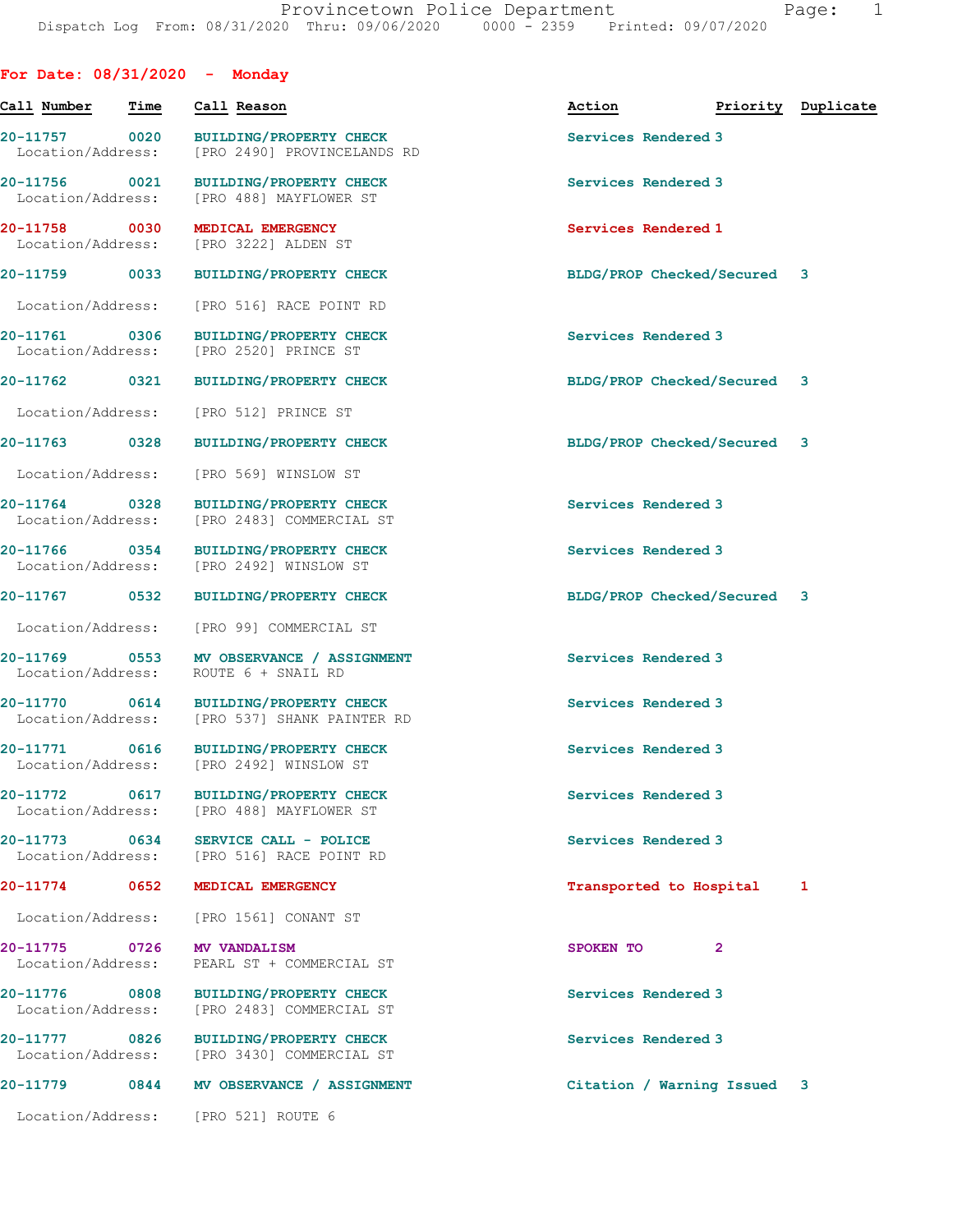|                                                |  | Provincetown Police Department |  |                                 | Page: |  |
|------------------------------------------------|--|--------------------------------|--|---------------------------------|-------|--|
| Dispatch Log From: 08/31/2020 Thru: 09/06/2020 |  |                                |  | 0000 - 2359 Printed: 09/07/2020 |       |  |
|                                                |  |                                |  |                                 |       |  |

20-11780 0855 MV STOP VERBAL WARNING 3 Location/Address: [PRO 521] ROUTE 6 20-11783 0907 MV STOP VERBAL WARNING 3 Location/Address: CONWELL ST + ROUTE 6 20-11786 0915 MV OBSERVANCE / ASSIGNMENT Services Rendered 3 Location/Address: PRINCE ST + BRADFORD ST 20-11784 0923 MV STOP VERBAL WARNING 3 Location/Address: BRADFORD ST + CONANT ST 20-11785 0933 MV STOP VERBAL WARNING 3 Location/Address: BRADFORD ST + RAILROAD AVE 20-11787 0954 MV STOP Citation / Warning Issued 3 Location/Address: [PRO 2368] SHANK PAINTER RD 20-11788 0957 SERVE SUMMONS Could Not Locate 3 Location/Address: [ORL] ROUTE 6A 20-11793 1000 MV OBSERVANCE / ASSIGNMENT Services Rendered 3 Location/Address: ROUTE 6 + SNAIL RD 20-11790 1006 MV STOP Citation / Warning Issued 3 Location/Address: ROUTE 6 + CONWELL ST 20-11791 1015 MV STOP 100 2001 2002 No Action Required 3 Location/Address: [PRO 1267] WINSLOW ST 20-11792 1053 GENERAL INFO Services Rendered 3 Location/Address: [PRO 146] COMMERCIAL ST 20-11795 1124 MV STOP No Action Required 3 Location/Address: [PRO 2898] JEROME SMITH RD 20-11796 1133 MEDICAL EMERGENCY Transported to Hospital 1 Location/Address: [PRO 2499] RACE POINT RD 20-11799 1308 MV OBSERVANCE / ASSIGNMENT Services Rendered 3 Location/Address: HOWLAND ST + BRADFORD ST 20-11800 1335 MV STOP VERBAL WARNING 3 Location/Address: ROUTE 6 + SANDY HILL LN 20-11801 1347 MV STOP 120-11801 VERBAL WARNING 3<br>
Location/Address: [PRO 2539] RYDER ST EXT Location/Address: [PRO 2539] RYDER ST EXT 20-11802 1354 MV STOP 1200 2001 No Action Required 3 Location/Address: BRADFORD ST + BANGS ST 20-11805 1424 MEDICAL EMERGENCY PATIENT REFUSAL 1 Location/Address: [PRO 350] COMMERCIAL ST 20-11807 1436 DISTURBANCE - FIGHT / ARGUMENT SPOKEN TO 1 Location/Address: [PRO 2003] FREEMAN ST 20-11810 1530 MEDICAL EMERGENCY Transported to Hospital 1 Location/Address: [PRO 3222] ALDEN ST 20-11811 1545 PARKING COMPLAINT 120 SPOKEN TO 3 Location/Address: [PRO 4157] COMMERCIAL ST

20-11815 1732 BUILDING/PROPERTY CHECK BLDG/PROP Checked/Secured 3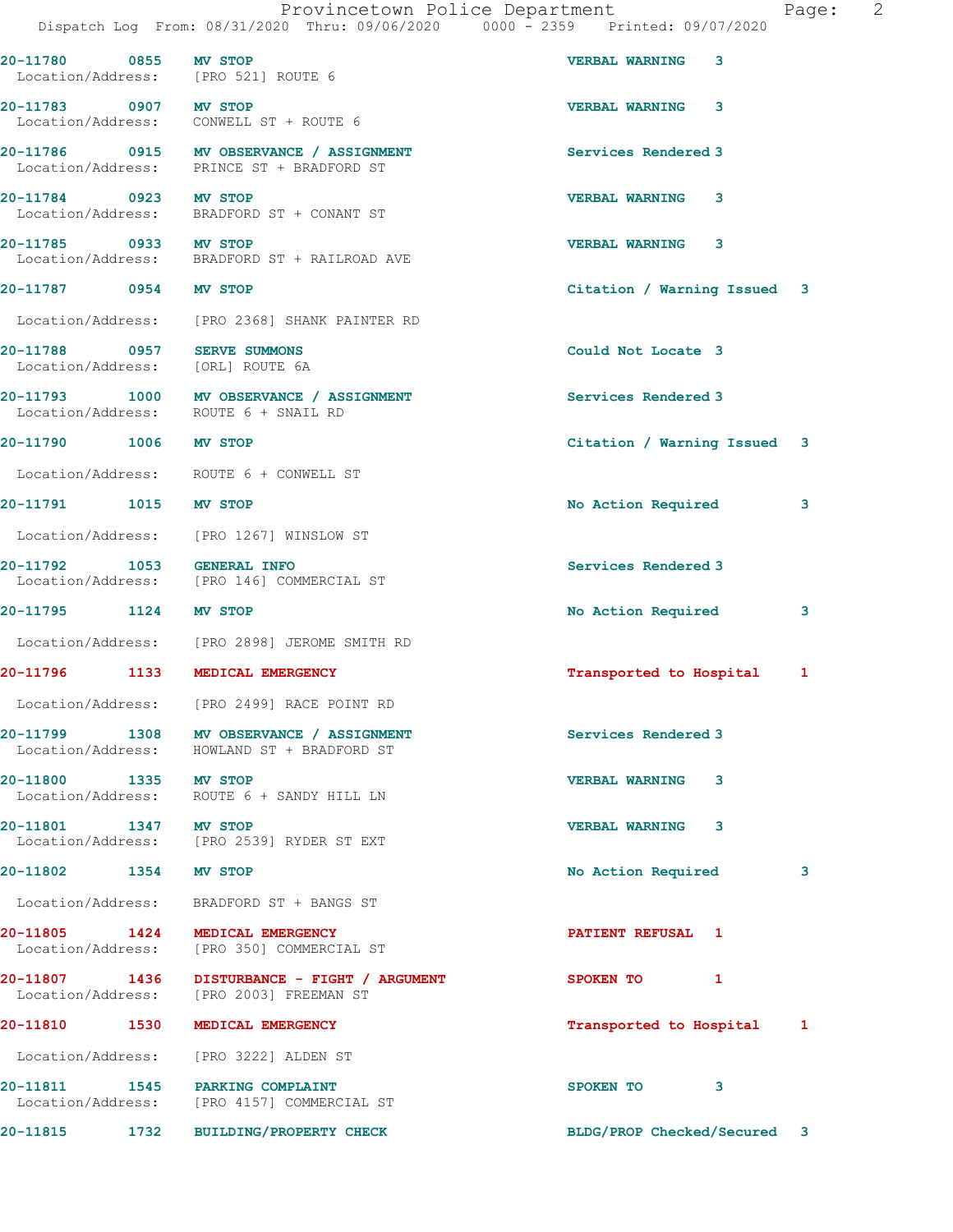| Page: |  |
|-------|--|
|-------|--|

|                                    |      | Location/Address: [PRO 519] RACE POINT RD                                    |                             |   |
|------------------------------------|------|------------------------------------------------------------------------------|-----------------------------|---|
| 20-11817<br>Location/Address:      | 1806 | <b>SERVE SUMMONS</b><br>[PRO 3173] FRANKLIN ST                               | Could Not Locate 3          |   |
| 20-11818 1809<br>Location/Address: |      | MV COMPLAINT<br>[PRO 516] RACE POINT RD                                      | Services Rendered 2         |   |
| 20-11820 1841<br>Location/Address: |      | <b>LOST PROPERTY</b><br>[PRO 3153] NELSON AVE                                | Services Rendered 3         |   |
| 20-11822 1918<br>Location/Address: |      | <b>LOST EYEGLASSES</b><br>[PRO 105] COMMERCIAL ST                            | Services Rendered 3         |   |
| 20-11824 2039                      |      | <b>BUILDING/PROPERTY CHECK</b>                                               | BLDG/PROP Checked/Secured 3 |   |
| Location/Address:                  |      | [PRO 4080] RYDER ST EXT                                                      |                             |   |
| 20-11825                           | 2046 | <b>BUILDING/PROPERTY CHECK</b>                                               | BLDG/PROP Checked/Secured   | 3 |
| Location/Address:                  |      | [PRO 3033] COMMERCIAL ST                                                     |                             |   |
| 20-11827                           | 2133 | <b>BUILDING/PROPERTY CHECK</b>                                               | BLDG/PROP Checked/Secured 3 |   |
| Location/Address:                  |      | [PRO 488] MAYFLOWER ST                                                       |                             |   |
| 20-11828                           | 2133 | <b>BUILDING/PROPERTY CHECK</b>                                               | BLDG/PROP Checked/Secured 3 |   |
| Location/Address:                  |      | [PRO 569] WINSLOW ST                                                         |                             |   |
| 20-11829                           | 2133 | <b>BUILDING/PROPERTY CHECK</b>                                               | BLDG/PROP Checked/Secured   | 3 |
| Location/Address:                  |      | [PRO 2492] WINSLOW ST                                                        |                             |   |
| 20-11831 2202<br>Location/Address: |      | <b>BUILDING/PROPERTY CHECK</b><br>[PRO 488] MAYFLOWER ST                     | Services Rendered 3         |   |
| 20-11832 2204                      |      | <b>BUILDING/PROPERTY CHECK</b>                                               | BLDG/PROP Checked/Secured 3 |   |
| Location/Address:                  |      | [PRO 444] HIGH POLE HILL                                                     |                             |   |
| 20-11833 2208<br>Location/Address: |      | <b>LOST PROPERTY</b><br>SHANK PAINTER RD                                     | Services Rendered 3         |   |
| 20-11834 2228                      |      | DISTURBANCE - FIGHT / ARGUMENT<br>Location/Address: [PRO 3430] COMMERCIAL ST | Could Not Locate 1          |   |
| 20-11836<br>Location/Address:      | 2330 | MV OBSERVANCE / ASSIGNMENT<br>CONWELL ST + HARRY KEMP WAY                    | Services Rendered 3         |   |
| 20-11837                           | 2340 | <b>BUILDING/PROPERTY CHECK</b>                                               | BLDG/PROP Checked/Secured   | 3 |
| Location/Address:                  |      | [PRO 4080] RYDER ST EXT                                                      |                             |   |
| For Date: $09/01/2020 -$ Tuesday   |      |                                                                              |                             |   |
| 20-11839                           | 0019 | BUILDING/PROPERTY CHECK                                                      | BLDG/PROP Checked/Secured   | 3 |
| Location/Address:                  |      | [PRO 488] MAYFLOWER ST                                                       |                             |   |
| 20-11840                           | 0019 | <b>BUILDING/PROPERTY CHECK</b>                                               | BLDG/PROP Checked/Secured   | 3 |

Location/Address: [PRO 197] COMMERCIAL ST

20-11841 0025 MV OBSERVANCE / ASSIGNMENT Services Rendered 3 Location/Address: [PRO 106] COMMERCIAL ST

20-11842 0027 BUILDING/PROPERTY CHECK BLDG/PROP Checked/Secured 3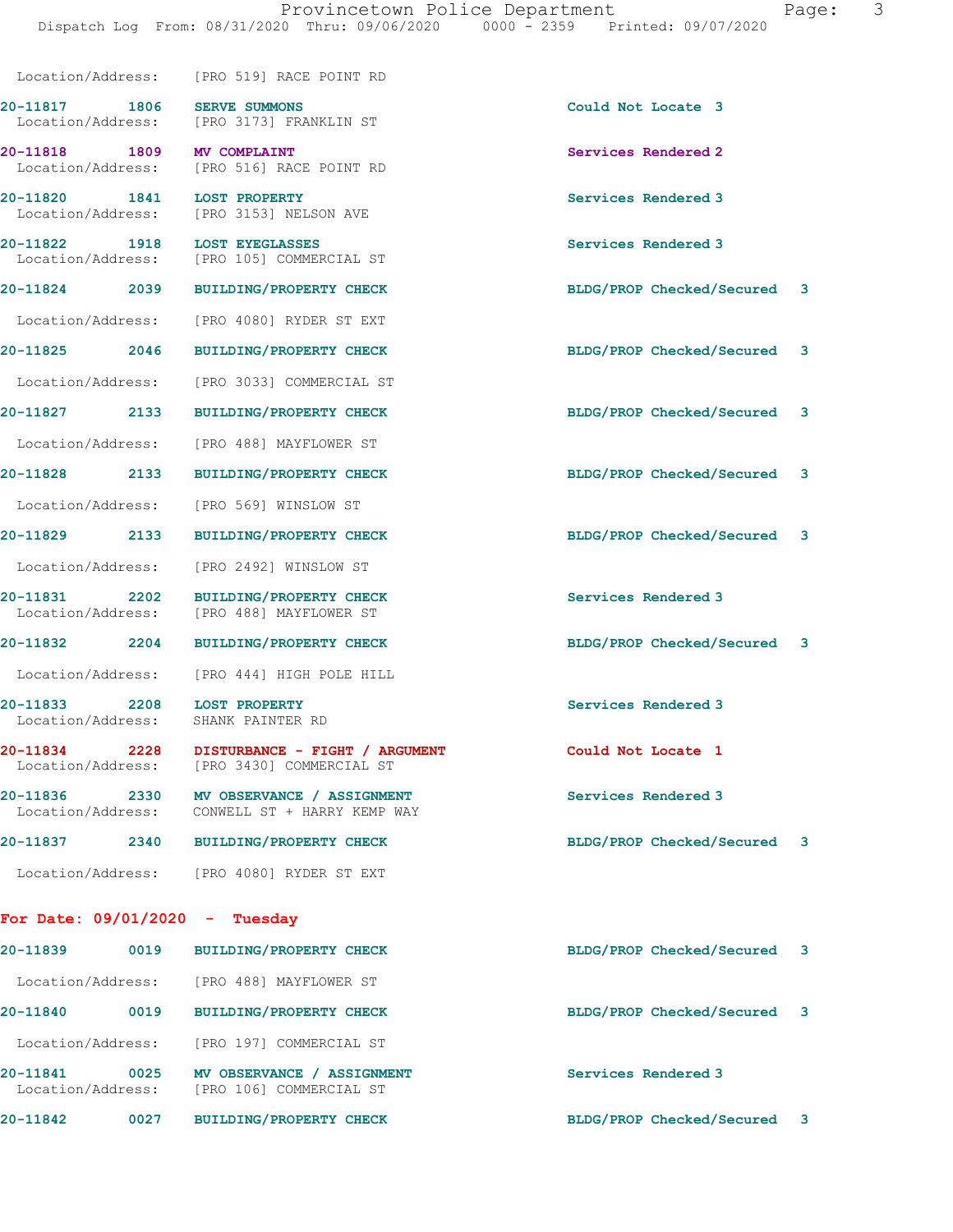|                                 | Dispatch Log From: 08/31/2020 Thru: 09/06/2020 0000 - 2359 Printed: 09/07/2020               | Provincetown Police Department<br>Page: | 4 |
|---------------------------------|----------------------------------------------------------------------------------------------|-----------------------------------------|---|
|                                 | Location/Address: [PRO 569] WINSLOW ST                                                       |                                         |   |
|                                 | 20-11843 0034 BUILDING/PROPERTY CHECK<br>Location/Address: [PRO 2492] WINSLOW ST             | Services Rendered 3                     |   |
| 20-11845 0119 MV STOP           | Location/Address: FREEMAN ST + COMMERCIAL ST                                                 | <b>VERBAL WARNING 3</b>                 |   |
|                                 | 20-11846 0129 LOST SAMSUNG CELLPHONE<br>Location/Address: [PRO 542] SHANK PAINTER RD         | Services Rendered 3                     |   |
|                                 | 20-11847 0203 MV OBSERVANCE / ASSIGNMENT<br>Location/Address: SHANK PAINTER RD + BRADFORD ST | Services Rendered 3                     |   |
|                                 | 20-11848 0233 MV OBSERVANCE / ASSIGNMENT<br>Location/Address: SHANK PAINTER RD + PROVINCE RD | Services Rendered 3                     |   |
|                                 | 20-11849 0248 BUILDING/PROPERTY CHECK                                                        | BLDG/PROP Checked/Secured 3             |   |
|                                 | Location/Address: [PRO 516] RACE POINT RD                                                    |                                         |   |
|                                 | 20-11850 0255 BUILDING/PROPERTY CHECK                                                        | BLDG/PROP Checked/Secured 3             |   |
|                                 | Location/Address: [PRO 3259] MACMILLAN WHARF                                                 |                                         |   |
|                                 | 20-11851 0302 BUILDING/PROPERTY CHECK<br>Location/Address: [PRO 488] MAYFLOWER ST            | Services Rendered 3                     |   |
|                                 | 20-11853 0517 MV OBSERVANCE / ASSIGNMENT<br>Location/Address: ROUTE 6 + HOWLAND ST           | Services Rendered 3                     |   |
|                                 | 20-11852 0518 BUILDING/PROPERTY CHECK<br>Location/Address: [PRO 2492] WINSLOW ST             | Services Rendered 3                     |   |
| 20-11854 0621 MEDICAL EMERGENCY | Location/Address: [PRO 4019] HARBOR HILL RD                                                  | <b>PATIENT REFUSAL 1</b>                |   |
|                                 | 20-11855 0639 SERVICE CALL - POLICE<br>Location/Address: [PRO 516] RACE POINT RD             | Services Rendered 3                     |   |
|                                 | 20-11858 0718 BUILDING/PROPERTY CHECK<br>Location/Address: [PRO 539] SHANK PAINTER RD        | Services Rendered 3                     |   |
| 20-11860 0749 MV COLLISION      | Location/Address: [PRO 4157] COMMERCIAL ST                                                   | Services Rendered 1                     |   |
| 20-11861 0838 DISORDERLY        | Location/Address: [PRO 105] COMMERCIAL ST                                                    | SPOKEN TO 1                             |   |
| 20-11862 0850 MV STOP           | Location/Address: ROUTE 6 + SHANK PAINTER RD                                                 | VERBAL WARNING 3                        |   |
| 20-11864 0856 FOLLOW UP         | Location/Address: [PRO 3227] OLD ANN PAGE WAY                                                | Services Rendered 2                     |   |
| 20-11866 0917 MV STOP           | Location/Address: ROUTE 6 + CONWELL ST                                                       | <b>VERBAL WARNING 3</b>                 |   |
|                                 |                                                                                              |                                         |   |
|                                 | 20-11865 0919 MV OBSERVANCE / ASSIGNMENT<br>Location/Address: ROUTE 6 + SNAIL RD             | Services Rendered 3                     |   |
| 20-11867 0926 MV STOP           | Location/Address: ROUTE 6 + HOWLAND ST                                                       | VERBAL WARNING 3                        |   |
|                                 |                                                                                              |                                         |   |
| 20-11868 0932 MV STOP           | Location/Address: ROUTE 6 + SNAIL RD                                                         | <b>VERBAL WARNING 3</b>                 |   |
| 20-11869 0937 DISORDERLY        | Location/Address: [PRO 1989] COMMERCIAL ST                                                   | SPOKEN TO 1                             |   |

20-11870 0952 PARK, WALK & TALK Services Rendered 3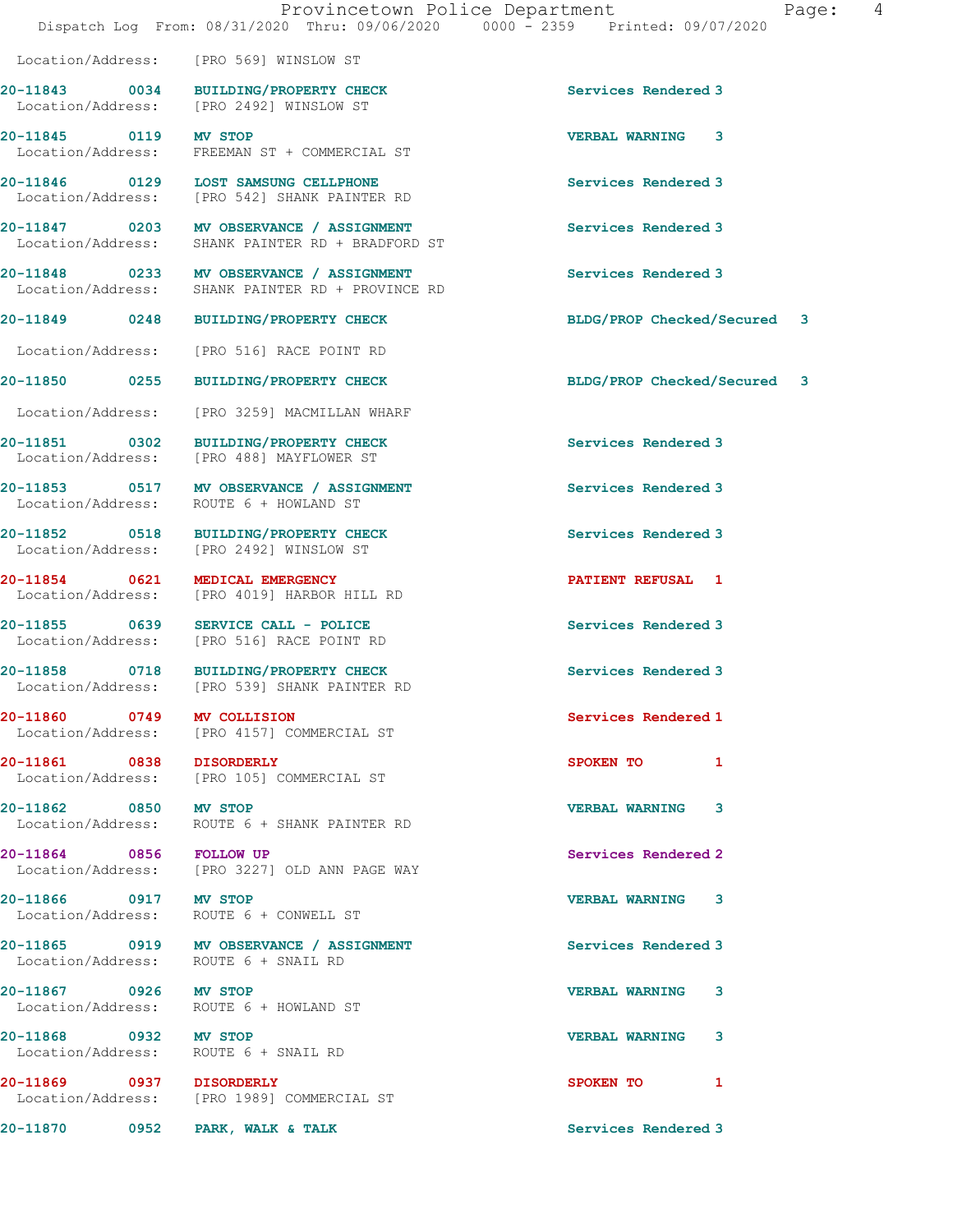|                                                               | Dispatch Log From: 08/31/2020 Thru: 09/06/2020 0000 - 2359 Printed: 09/07/2020        | Provincetown Police Department | Page: | 5 |
|---------------------------------------------------------------|---------------------------------------------------------------------------------------|--------------------------------|-------|---|
|                                                               | Location/Address: [PRO 537] SHANK PAINTER RD                                          |                                |       |   |
| 20-11872 1011 MV STOP                                         | Location/Address: SHANK PAINTER RD + BRADFORD ST                                      | <b>VERBAL WARNING 3</b>        |       |   |
| 20-11873 1016 ANIMAL CALL                                     | Location/Address: [PRO 3227] OLD ANN PAGE WAY                                         | Services Rendered 2            |       |   |
|                                                               | 20-11937 1200 SERVICE CALL - POLICE<br>Location/Address: [PRO 542] SHANK PAINTER RD   | Services Rendered 3            |       |   |
| 20-11877 1320 PARKING COMPLAINT                               |                                                                                       | No Action Required             | 3     |   |
|                                                               | Location/Address: [PRO 3771] COMMERCIAL ST                                            |                                |       |   |
| 20-11879 1330 NOISE COMPLAINT                                 | Location/Address: [PRO 1935] BAYBERRY AVE                                             | SPOKEN TO<br>3                 |       |   |
|                                                               | 20-11883 1523 SUSPICIOUS ACTIVITY<br>Location/Address: [PRO 4136] BRADFORD ST         | SPOKEN TO<br>$\overline{2}$    |       |   |
| 20-11884 1614 FOLLOW UP                                       | Location/Address: [PRO 542] SHANK PAINTER RD                                          | Services Rendered 2            |       |   |
| 20-11886 1705 MV STOP                                         | Location/Address: STABLE PATH + RACE POINT RD                                         | Vehicle Towed 3                |       |   |
| 20-11888 1815 911 - GENERAL                                   | Location/Address: [PRO 2499] RACE POINT RD                                            | Could Not Locate 1             |       |   |
| 20-11889 1832 MV COMPLAINT<br>Location/Address: ROUTE 6       |                                                                                       | Could Not Locate 2             |       |   |
| Location/Address: [PRO 897] COURT ST                          | 20-11890 1844 ALARM - FIRE                                                            | Services Rendered 1            |       |   |
|                                                               | 20-11891 1851 BUILDING/PROPERTY CHECK<br>Location/Address: [PRO 3259] MACMILLAN WHARF | Services Rendered 3            |       |   |
|                                                               | 20-11892 1857 NOISE COMPLAINT<br>Location/Address: [PRO 3142] COMMERCIAL ST           | SPOKEN TO<br>3                 |       |   |
| 20-11895 1952 MV STOP                                         | Location/Address: ROUTE 6 + SNAIL RD                                                  | <b>VERBAL WARNING</b>          |       |   |
| Location/Address: ROUTE 6 + SNAIL RD                          | 20-11894 1958 MV OBSERVANCE / ASSIGNMENT                                              | Services Rendered 3            |       |   |
| 20-11896 2005 MV STOP<br>Location/Address: ROUTE 6 + SNAIL RD |                                                                                       | <b>VERBAL WARNING 3</b>        |       |   |
| 20-11897 2022 MV STOP<br>Location/Address: ROUTE 6 + SNAIL RD |                                                                                       | <b>VERBAL WARNING</b><br>3     |       |   |
|                                                               | 20-11898 2032 BUILDING/PROPERTY CHECK<br>Location/Address: [PRO 2492] WINSLOW ST      | Services Rendered 3            |       |   |
|                                                               | 20-11899 2034 BUILDING/PROPERTY CHECK<br>Location/Address: [PRO 569] WINSLOW ST       | Services Rendered 3            |       |   |
| 20-11900 2034                                                 | BUILDING/PROPERTY CHECK<br>Location/Address: [PRO 488] MAYFLOWER ST                   | Services Rendered 3            |       |   |
| 20-11904 2229 HAZARDS                                         | Location/Address: [PRO 1989] COMMERCIAL ST                                            | Unfounded<br>2                 |       |   |
| 20-11906 2306 MEDICAL EMERGENCY                               | Location/Address: [PRO 350] COMMERCIAL ST                                             | <b>PATIENT REFUSAL 1</b>       |       |   |
|                                                               | 20-11907 2311 BUILDING/PROPERTY CHECK                                                 | BLDG/PROP Checked/Secured 3    |       |   |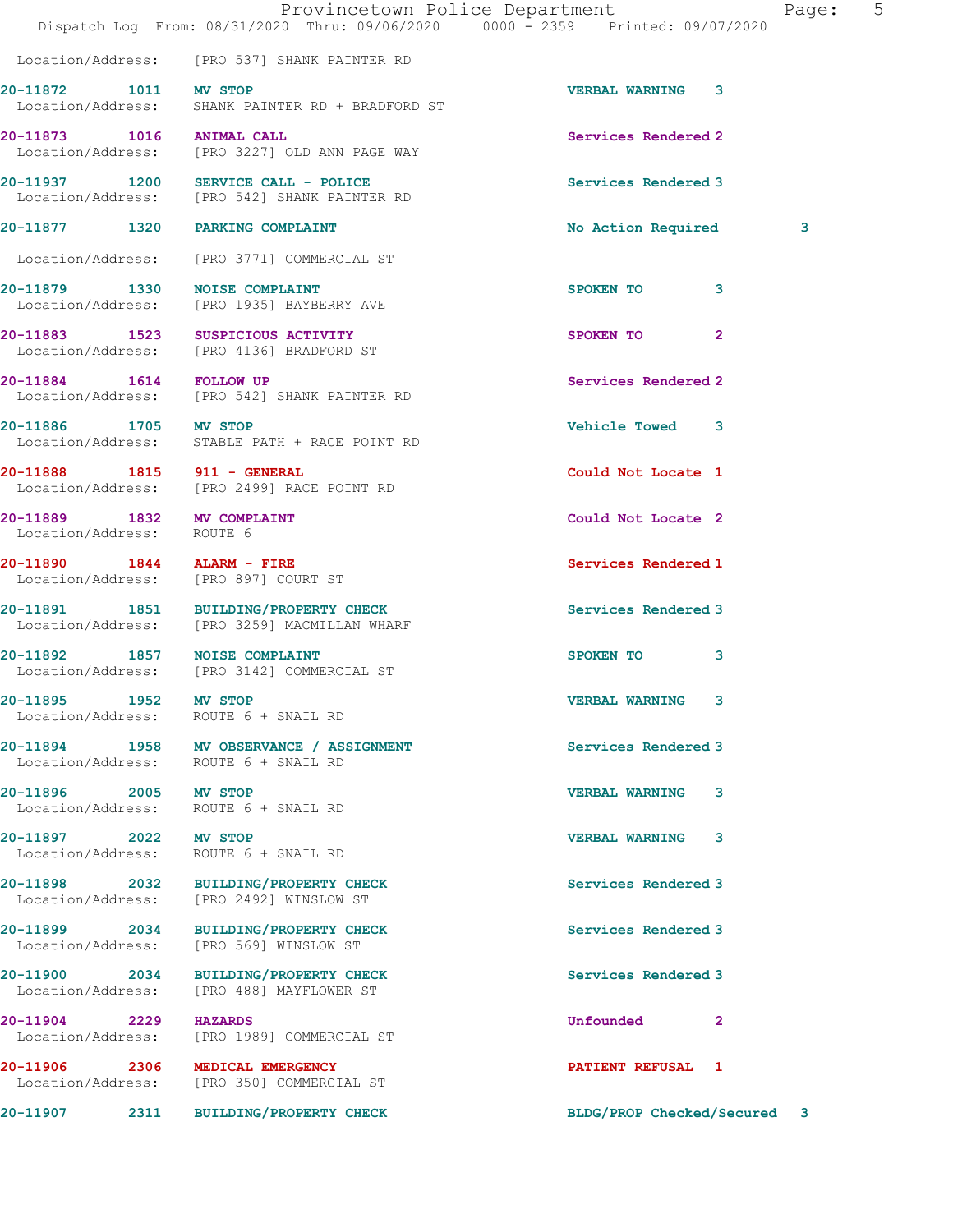|                                    | Dispatch Log From: 08/31/2020 Thru: 09/06/2020 0000 - 2359 Printed: 09/07/2020           | Provincetown Police Department | Page: | - 6 |
|------------------------------------|------------------------------------------------------------------------------------------|--------------------------------|-------|-----|
|                                    | Location/Address: [PRO 1638] COMMERCIAL ST                                               |                                |       |     |
|                                    | 20-11908 2328 BUILDING/PROPERTY CHECK                                                    | BLDG/PROP Checked/Secured 3    |       |     |
|                                    | Location/Address: [PRO 4080] RYDER ST EXT                                                |                                |       |     |
|                                    | 20-11909 2355 BUILDING/PROPERTY CHECK<br>Location/Address: [PRO 488] MAYFLOWER ST        | Services Rendered 3            |       |     |
|                                    | 20-11910 2357 BUILDING/PROPERTY CHECK<br>Location/Address: [PRO 2492] WINSLOW ST         | Services Rendered 3            |       |     |
|                                    | For Date: $09/02/2020 -$ Wednesday                                                       |                                |       |     |
|                                    | 20-11912 0000 MEDICAL EMERGENCY<br>Location/Address: [PRO 3430] COMMERCIAL ST            | Services Rendered 1            |       |     |
|                                    | 20-11911 0004 BUILDING/PROPERTY CHECK<br>Location/Address: [PRO 569] WINSLOW ST          | Services Rendered 3            |       |     |
|                                    | 20-11916 0224 MV OBSERVANCE / ASSIGNMENT<br>Location/Address: RYDER ST + BRADFORD ST     | Services Rendered 3            |       |     |
|                                    | 20-11917 0246 BUILDING/PROPERTY CHECK                                                    | BLDG/PROP Checked/Secured 3    |       |     |
|                                    | Location/Address: [PRO 3259] MACMILLAN WHARF                                             |                                |       |     |
| 20-11918 0258<br>Location/Address: | <b>NOISE COMPLAINT</b><br>[PRO 3094] COMMERCIAL ST + FREEMAN ST                          | Services Rendered 3            |       |     |
| 20-11919 0528                      | BUILDING/PROPERTY CHECK                                                                  | BLDG/PROP Checked/Secured 3    |       |     |
|                                    | Location/Address: [PRO 569] WINSLOW ST                                                   |                                |       |     |
|                                    | 20-11920 0542 MV OBSERVANCE / ASSIGNMENT<br>Location/Address: ROUTE 6 + PROVINCELANDS RD | Services Rendered 3            |       |     |
|                                    | 20-11921 0543 MV OBSERVANCE / ASSIGNMENT<br>Location/Address: [PRO 4041] BRADFORD ST     | Services Rendered 3            |       |     |
| Location/Address:                  | 20-11922 0551 BUILDING/PROPERTY CHECK<br>[PRO 488] MAYFLOWER ST                          | Services Rendered 3            |       |     |
| 20-11923 0554                      | <b>BUILDING/PROPERTY CHECK</b><br>Location/Address: [PRO 2492] WINSLOW ST                | Services Rendered 3            |       |     |
|                                    | 20-11925 0640 SERVICE CALL - POLICE<br>Location/Address: [PRO 516] RACE POINT RD         | Services Rendered 3            |       |     |
| 20-11926 0707 911 - GENERAL        | Location/Address: [PRO 75] CAPTAIN BERTIES WAY                                           | Services Rendered 1            |       |     |
| 20-11927 0716                      | <b>ANIMAL CALL</b><br>Location/Address: [PRO 3296] SHANK PAINTER RD                      | Services Rendered 2            |       |     |
|                                    | 20-11929 0904 BUILDING/PROPERTY CHECK<br>Location/Address: [PRO 2512] JEROME SMITH RD    | Services Rendered 3            |       |     |
| 20-11931 0957 LOST PROPERTY        | Location/Address: [PRO 3702] COMMERCIAL ST                                               | Services Rendered 3            |       |     |
| 20-11933 1016                      | MEDICAL EMERGENCY                                                                        | Transported to Hospital 1      |       |     |
| Location/Address:                  | [PRO 4019] HARBOR HILL RD                                                                |                                |       |     |
| 20-11934 1036                      | <b>ANIMAL CALL</b><br>Location/Address: DEWEY AVE + COMMERCIAL ST                        | Services Rendered 2            |       |     |
|                                    | 20-11935 1038 SERVICE CALL - POLICE                                                      | Services Rendered 3            |       |     |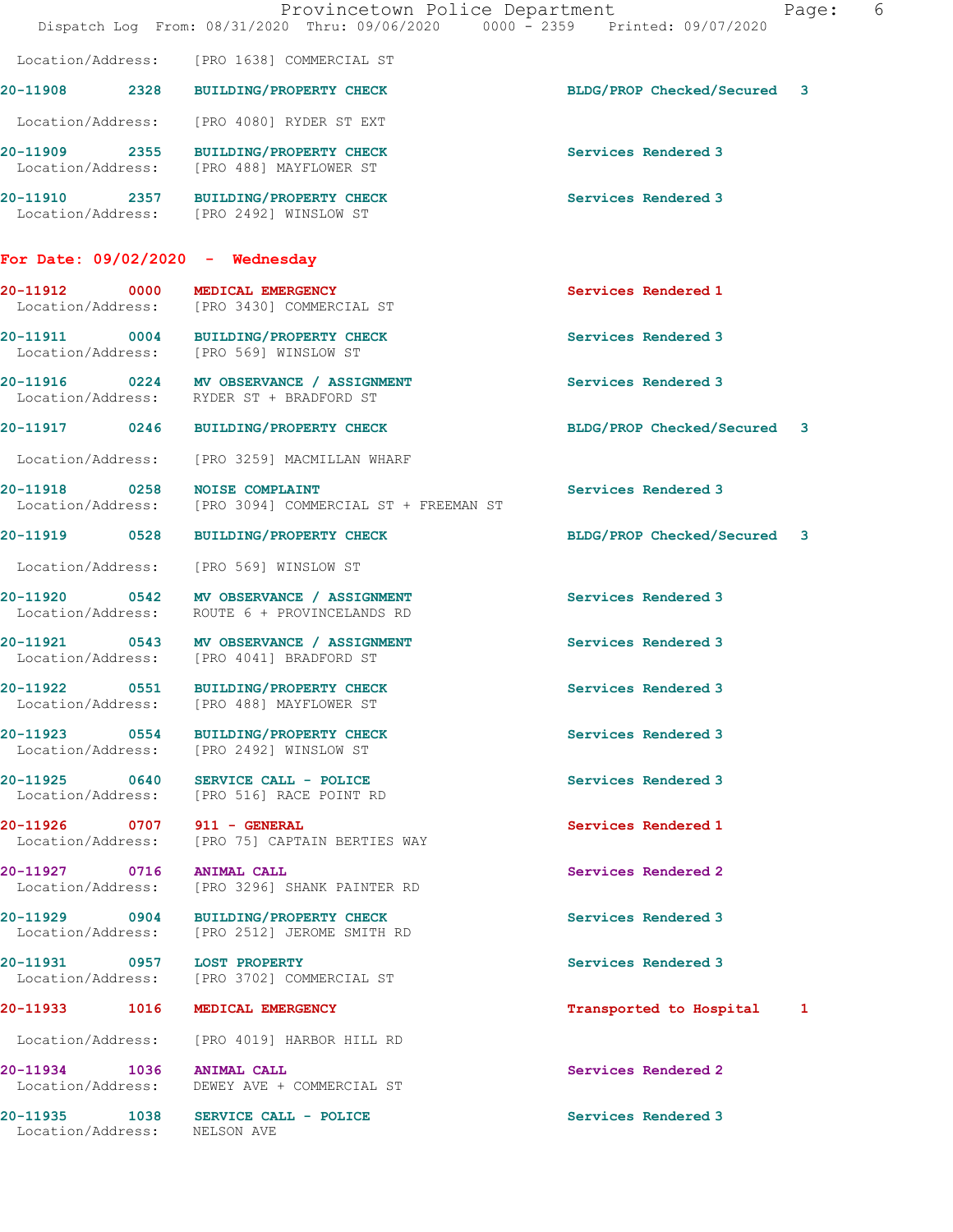|                                                  |      | 20-11938 1113 ASSIST CITIZEN<br>Location/Address: [PRO 1774] COMMERCIAL ST            | Services Rendered 3         |   |
|--------------------------------------------------|------|---------------------------------------------------------------------------------------|-----------------------------|---|
| 20-11939 1200 MV COMPLAINT                       |      | Location/Address: [PRO 3296] SHANK PAINTER RD                                         | Services Rendered 2         |   |
|                                                  |      | 20-11942 1238 BUILDING/PROPERTY CHECK                                                 | BLDG/PROP Checked/Secured   | 3 |
| Location/Address:                                |      | [PRO 3287] ROUTE 6                                                                    |                             |   |
| Location/Address:                                |      | 20-11944 1324 PARKING COMPLAINT<br>HARRY KEMP WAY                                     | Services Rendered 3         |   |
| 20-11945 1334 MV STOP                            |      | Location/Address: ROUTE 6 + SNAIL RD                                                  | <b>VERBAL WARNING</b><br>3  |   |
| 20-11946 1339 SERVE SUMMONS                      |      | Location/Address: [PRO 542] SHANK PAINTER RD                                          | Services Rendered 3         |   |
|                                                  |      | 20-11948 1426 SERVICE CALL - POLICE<br>Location/Address: [PRO 3233] RACE POINT RD     | Services Rendered 3         |   |
| Location/Address:                                |      | 20-11949 1442 PARKING COMPLAINT<br>[PRO 3405] COMMERCIAL ST                           | SPOKEN TO<br>3              |   |
| 20-11950 1534                                    |      | MEDICAL EMERGENCY                                                                     | Transported to Hospital 1   |   |
| Location/Address:                                |      | [PRO 3222] ALDEN ST                                                                   |                             |   |
| Location/Address:                                |      | 20-11951 1545 BUILDING/PROPERTY CHECK<br>[PRO 356] COMMERCIAL ST                      | Services Rendered 3         |   |
| 20-11952 1554<br>Location/Address:               |      | <b>BUILDING/PROPERTY CHECK</b><br>[PRO 3259] MACMILLAN WHARF                          | Services Rendered 3         |   |
| 20-11954 1606 911 - GENERAL<br>Location/Address: |      | COMMERCIAL ST + CARVER ST                                                             | SPOKEN TO<br>$\mathbf{1}$   |   |
| Location/Address:                                |      | 20-11955 1631 MV OBSERVANCE / ASSIGNMENT<br>PRINCE ST + BRADFORD ST                   | Services Rendered 3         |   |
|                                                  |      | 20-11957 1731 BUILDING/PROPERTY CHECK<br>Location/Address: [PRO 3259] MACMILLAN WHARF | Services Rendered 3         |   |
| Location/Address: CONWELL ST                     |      | 20-11958 1807 LANDLORD / TENANT                                                       | $\overline{2}$<br>SPOKEN TO |   |
| 20-11959 1824                                    |      | MV STOP                                                                               | No Action Required          | 3 |
| Location/Address:                                |      | BRADFORD ST + NICKERSON ST                                                            |                             |   |
| 20-11960 1848<br>Location/Address:               |      | MV STOP<br>RYDER ST + COMMERCIAL ST                                                   | <b>VERBAL WARNING</b><br>3  |   |
| 20-11962 1916 MV STOP<br>Location/Address:       |      | ROUTE 6 + SNAIL RD                                                                    | <b>VERBAL WARNING</b><br>3  |   |
| 20-11963 2013<br>Location/Address:               |      | BUILDING/PROPERTY CHECK<br>[PRO 3430] COMMERCIAL ST                                   | Services Rendered 3         |   |
| 20-11964 2022<br>Location/Address:               |      | SUSPICIOUS ACTIVITY<br>[PRO 3473] COMMERCIAL ST                                       | SPOKEN TO<br>$\mathbf{2}$   |   |
| 20-11965 2055<br>Location/Address:               |      | <b>BUILDING/PROPERTY CHECK</b><br>[PRO 488] MAYFLOWER ST                              | Services Rendered 3         |   |
| 20-11966 2056<br>Location/Address:               |      | <b>BUILDING/PROPERTY CHECK</b><br>[PRO 2492] WINSLOW ST                               | Services Rendered 3         |   |
| 20-11967                                         | 2058 | <b>BUILDING/PROPERTY CHECK</b>                                                        | Services Rendered 3         |   |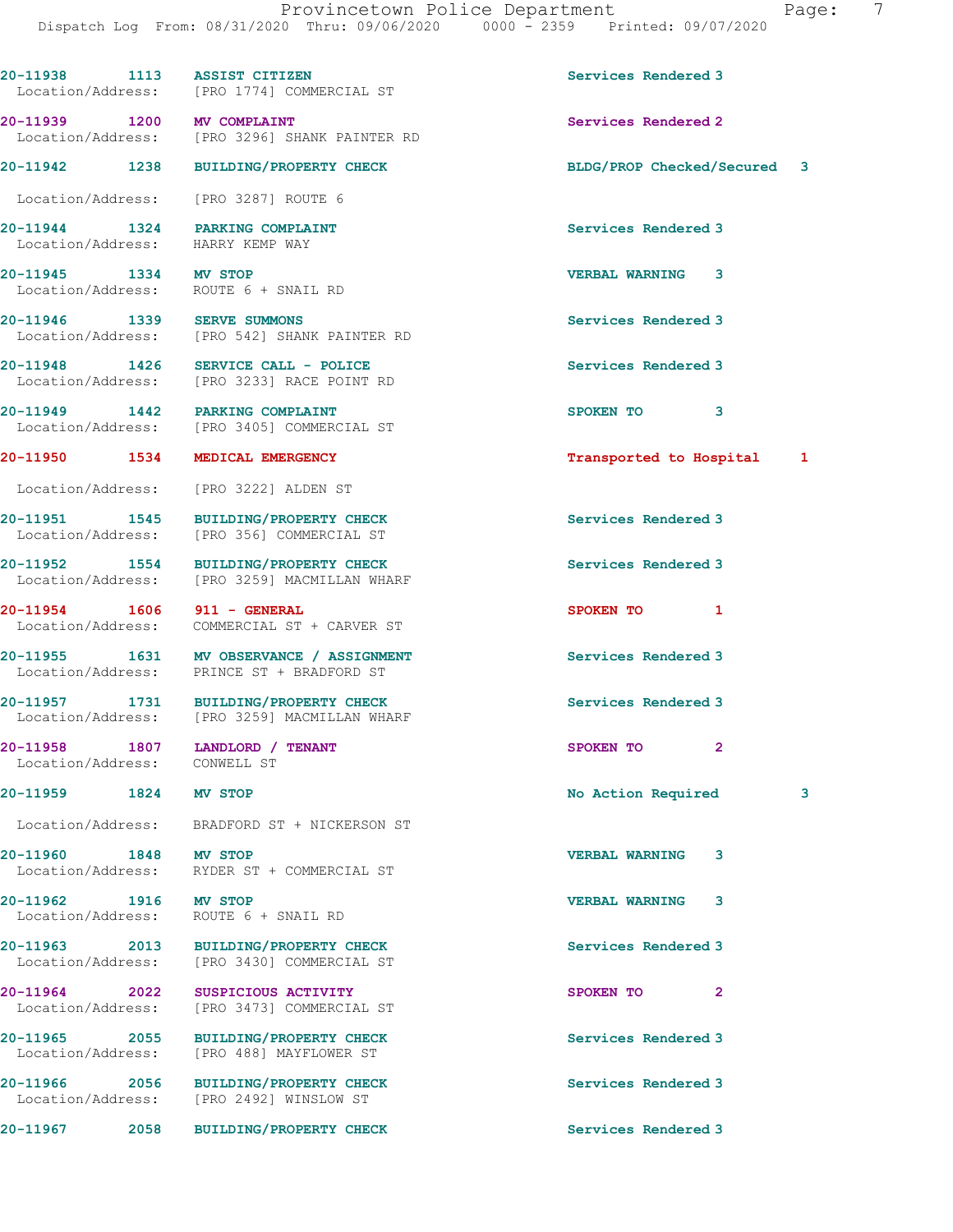|                                   |      | Provincetown Police Department<br>Dispatch Log From: 08/31/2020 Thru: 09/06/2020 0000 - 2359 Printed: 09/07/2020 |                             | 8<br>Page: |
|-----------------------------------|------|------------------------------------------------------------------------------------------------------------------|-----------------------------|------------|
|                                   |      | Location/Address: [PRO 569] WINSLOW ST                                                                           |                             |            |
|                                   |      | 20-11970 2112 BUILDING/PROPERTY CHECK<br>Location/Address: [PRO 571] ALDEN ST                                    | Services Rendered 3         |            |
|                                   |      | 20-11971 2126 MV OBSERVANCE / ASSIGNMENT<br>Location/Address: BRADFORD ST + HOWLAND ST                           | Services Rendered 3         |            |
| 20-11972 2129 MV STOP             |      | Location/Address: ROUTE 6 + HOWLAND ST                                                                           | <b>VERBAL WARNING 3</b>     |            |
| 20-11973 2142 MV STOP             |      | Location/Address: ROUTE 6 + HOWLAND ST                                                                           | VERBAL WARNING 3            |            |
| 20-11974 2157 MV STOP             |      |                                                                                                                  | Citation / Warning Issued 3 |            |
|                                   |      | Location/Address: ROUTE 6 + CONWELL ST                                                                           |                             |            |
|                                   |      | 20-11975 2231 DISTURBANCE - FIGHT / ARGUMENT<br>Location/Address: [PRO 2675] COMMERCIAL ST                       | SPOKEN TO<br>$\mathbf{1}$   |            |
|                                   |      | 20-11976 2245 DISTURBANCE - FIGHT / ARGUMENT<br>Location/Address: [PRO 2277] BRADFORD ST                         | Unfounded 1                 |            |
|                                   |      | 20-11978 2343 BUILDING/PROPERTY CHECK                                                                            | BLDG/PROP Checked/Secured 3 |            |
|                                   |      | Location/Address: [PRO 4080] RYDER ST EXT                                                                        |                             |            |
| For Date: $09/03/2020 -$ Thursday |      |                                                                                                                  |                             |            |
|                                   |      | 20-11979 0009 BUILDING/PROPERTY CHECK<br>Location/Address: [PRO 2490] PROVINCELANDS RD                           | Services Rendered 3         |            |
|                                   |      | 20-11981 0015 MV OBSERVANCE / ASSIGNMENT<br>Location/Address: ROUTE 6 + SNAIL RD                                 | Services Rendered 3         |            |
|                                   |      | 20-11982 0026 MISSING PERSON<br>Location/Address: [PRO 300] COMMERCIAL ST                                        | Services Rendered 1         |            |
|                                   |      | 20-11984 0142 MV OBSERVANCE / ASSIGNMENT                                                                         | No Action Required          | 3          |
| Location/Address:                 |      | SHANK PAINTER RD + JEROME SMITH RD                                                                               |                             |            |
| 20-11985                          | 0142 | <b>BUILDING/PROPERTY CHECK</b>                                                                                   | BLDG/PROP Checked/Secured 3 |            |
|                                   |      | Location/Address: [PRO 444] HIGH POLE HILL                                                                       |                             |            |
| 20-11986 0147                     |      | MEDICAL EMERGENCY                                                                                                | Transported to Hospital     | 1          |
| Location/Address:                 |      | [PRO 3670] SHANK PAINTER RD                                                                                      |                             |            |
| 20-11988 0528                     |      | BUILDING/PROPERTY CHECK<br>Location/Address: [PRO 537] SHANK PAINTER RD                                          | Services Rendered 3         |            |
| Location/Address:                 |      | 20-11987 0535 MV OBSERVANCE / ASSIGNMENT<br>HIGH POLE HILL + BRADFORD ST                                         | Services Rendered 3         |            |
|                                   |      | 20-11989 0538 MV OBSERVANCE / ASSIGNMENT<br>Location/Address: COMMERCIAL ST + PROVINCELANDS RD                   | Services Rendered 3         |            |
|                                   |      | 20-11990 0651 FLIGHT COVERAGE<br>Location/Address: [PRO 516] RACE POINT RD                                       | Services Rendered 3         |            |
|                                   |      | 20-11992 0725 MV OBSERVANCE / ASSIGNMENT<br>Location/Address: RACE POINT RD + SEASHORE PARK DR                   | Services Rendered 3         |            |
| 20-11993 0749                     |      | <b>ALARM - FIRE</b><br>Location/Address: [PRO 3222] ALDEN ST                                                     | False Alarm 1               |            |
|                                   |      | 20-11994 0838 BUILDING/PROPERTY CHECK                                                                            | Services Rendered 3         |            |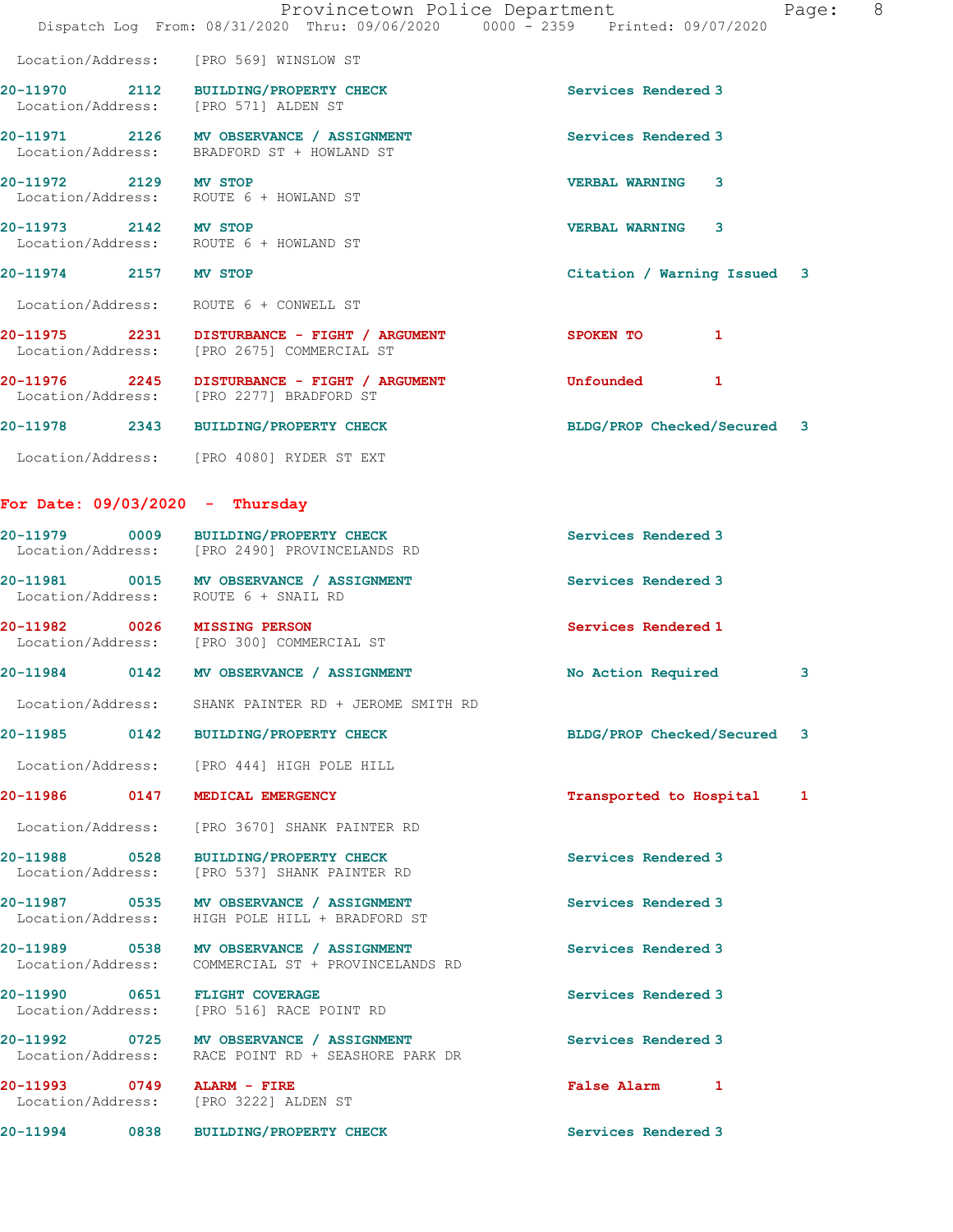|                                    | Provincetown Police Department<br>Dispatch Log From: 08/31/2020 Thru: 09/06/2020 0000 - 2359 Printed: 09/07/2020 |                            | 9<br>Page:   |  |
|------------------------------------|------------------------------------------------------------------------------------------------------------------|----------------------------|--------------|--|
|                                    | Location/Address: [PRO 2483] COMMERCIAL ST                                                                       |                            |              |  |
|                                    | 20-11997 0858 MV OBSERVANCE / ASSIGNMENT<br>Location/Address: ROUTE 6 + SNAIL RD                                 | Services Rendered 3        |              |  |
| 20-11996 0902 MV STOP              | Location/Address: HARRY KEMP WAY + CONWELL ST                                                                    | <b>VERBAL WARNING</b><br>3 |              |  |
| 20-11998 0927 MV STOP              | Location/Address: [PRO 2479] ROUTE 6                                                                             | <b>VERBAL WARNING 3</b>    |              |  |
| 20-11999 1005 ALARM - GENERAL      | Location/Address: [PRO 395] COMMERCIAL ST                                                                        | Services Rendered 1        |              |  |
| 20-12001 1033 MV STOP              | Location/Address: ROUTE 6 + SANDY HILL LN                                                                        | <b>VERBAL WARNING 3</b>    |              |  |
|                                    | 20-12003 1101 LARCENY / FORGERY / FRAUD<br>Location/Address: COMMERCIAL ST                                       | Services Rendered 2        |              |  |
| 20-12004 1205 ANIMAL CALL          |                                                                                                                  | Referred to Other Agency   | $\mathbf{2}$ |  |
|                                    | Location/Address: [PRO 2479] ROUTE 6                                                                             |                            |              |  |
|                                    | 20-12006 1233 MEDICAL EMERGENCY                                                                                  | Transported to Hospital    | 1            |  |
|                                    | Location/Address: [PRO 442] HARRY KEMP WAY                                                                       |                            |              |  |
|                                    | 20-12008 1341 SHOPLIFTING<br>Location/Address: [PRO 2989] COMMERCIAL ST                                          | Unfounded<br>-3            |              |  |
| Location/Address: [PRO 2] ALDEN ST | 20-12009 1353 PARKING COMPLAINT                                                                                  | Services Rendered 3        |              |  |
| 20-12011 1507 MV COMPLAINT         | Location/Address: [PRO 357] COMMERCIAL ST                                                                        | Services Rendered 2        |              |  |
|                                    | 20-12012 1513 MEDICAL EMERGENCY                                                                                  | Transported to Hospital    | 1            |  |
|                                    | Location/Address: [PRO 2539] RYDER ST EXT                                                                        |                            |              |  |
| 20-12013                           | 1521 MEDICAL EMERGENCY                                                                                           | Transported to Hospital    | 1            |  |
|                                    | Location/Address: [PRO 3222] ALDEN ST                                                                            |                            |              |  |
| 20-12015  1541  MV COLLISION       | Location/Address: ATLANTIC AVE + COMMERCIAL ST<br>Refer To Accident: 20-57-AC                                    | Services Rendered 1        |              |  |
| 20-12016 1546 LOST PROPERTY        | Location/Address: [PRO 542] SHANK PAINTER RD                                                                     | Services Rendered 3        |              |  |
|                                    | 20-12018 1626 BUILDING/PROPERTY CHECK<br>Location/Address: [PRO 539] SHANK PAINTER RD                            | Services Rendered 3        |              |  |
|                                    | 20-12019 1628 MV OBSERVANCE / ASSIGNMENT<br>Location/Address: [PRO 3611] CAPTAIN BERTIES WAY                     | Services Rendered 3        |              |  |
|                                    | 20-12020 1644 MEDICAL EMERGENCY                                                                                  | Transported to Hospital 1  |              |  |
|                                    | Location/Address: [PRO 440] HARRY KEMP WAY                                                                       |                            |              |  |
| 20-12021 1659 MV STOP              | Location/Address: ROUTE 6 + SHANK PAINTER RD                                                                     | <b>VERBAL WARNING</b><br>3 |              |  |
| 20-12024 1731 MV STOP              | Location/Address: [PRO 549] STANDISH ST                                                                          | <b>VERBAL WARNING 3</b>    |              |  |
|                                    | 20-12025 1810 BUILDING/PROPERTY CHECK<br>Location/Address: [PRO 519] RACE POINT RD                               | Services Rendered 3        |              |  |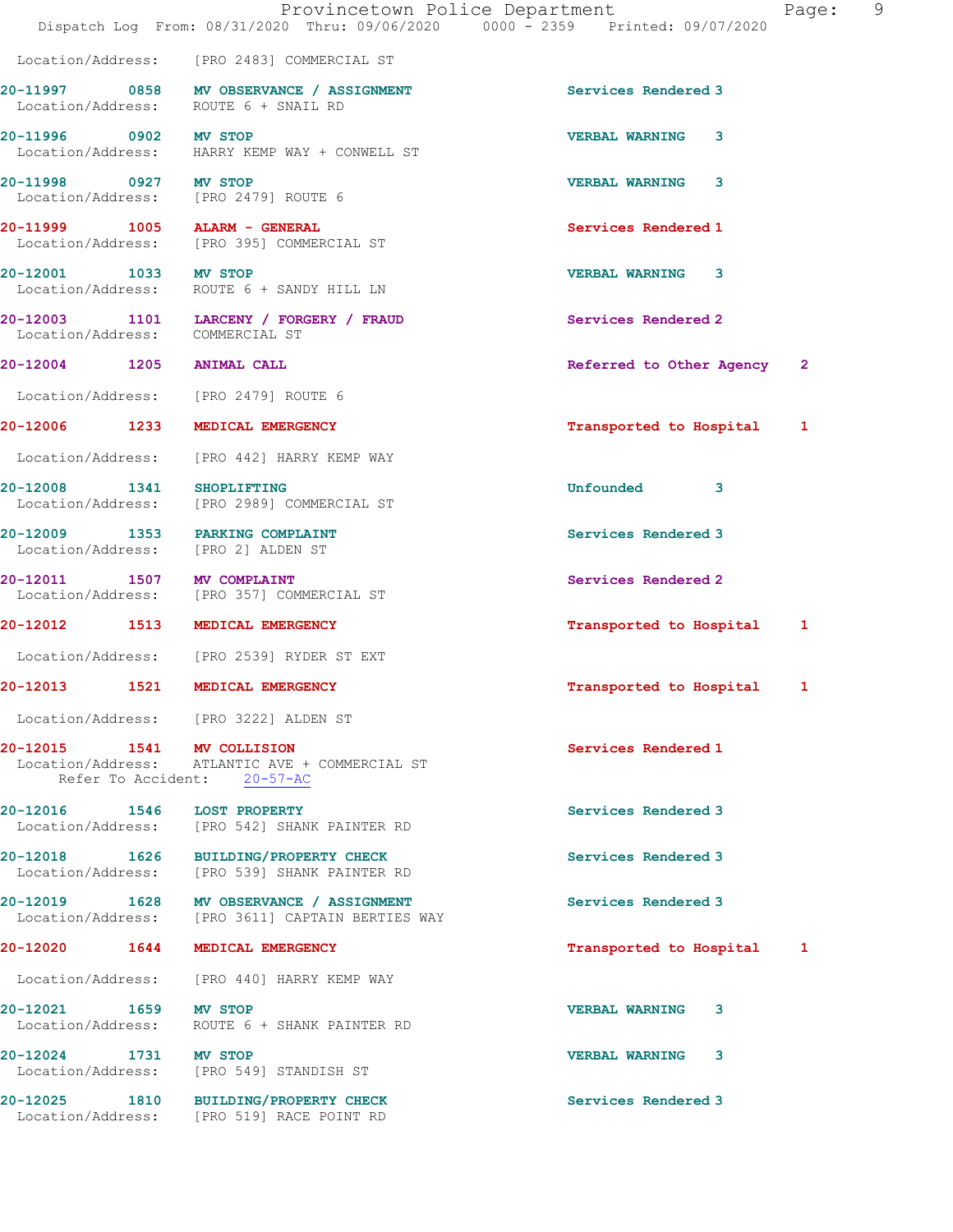20-12029 1911 BUILDING/PROPERTY CHECK Services Rendered 3 Location/Address: [PRO 3259] MACMILLAN WHARF 20-12031 2001 BUILDING/PROPERTY CHECK BLDG/PROP Checked/Secured 3 Location/Address: [PRO 175] COMMERCIAL ST 20-12032 2023 BUILDING/PROPERTY CHECK BLDG/PROP Checked/Secured 3 Location: FISHERMANS MEMORIAL 20-12033 2037 MV OBSERVANCE / ASSIGNMENT Services Rendered 3 Location/Address: SHANK PAINTER RD + JEROME SMITH RD 20-12035 2129 MV STOP VERBAL WARNING 3 Location/Address: ROUTE 6 + SNAIL RD 20-12036 2147 MV STOP VERBAL WARNING 3 Location/Address: BRADFORD ST 20-12037 2153 MV STOP VERBAL WARNING 3 Location/Address: ROUTE 6 + HOWLAND ST 20-12039 2153 BUILDING/PROPERTY CHECK BLDG/PROP Checked/Secured 3 Location/Address: [PRO 4081] COURT ST 20-12038 2158 MV STOP VERBAL WARNING 3 Location/Address: ROUTE 6 + HOWLAND ST 20-12040 2230 DISORDERLY SPOKEN TO 1 Location/Address: [PRO 182] COMMERCIAL ST 20-12042 2328 MV STOP VERBAL WARNING 3 Location/Address: [PRO 2520] PRINCE ST 20-12043 2348 MV OBSERVANCE / ASSIGNMENT Services Rendered 3 Location/Address: CONWELL ST + ROUTE 6 For Date: 09/04/2020 - Friday 20-12044 0020 MV OBSERVANCE / ASSIGNMENT Services Rendered 3 Location/Address: BRADFORD ST + HOWLAND ST 20-12046 0036 MV STOP VERBAL WARNING 3 Location/Address: BRADFORD ST + KENDALL LN 20-12047 0110 BUILDING/PROPERTY CHECK Services Rendered 3 Location/Address: [PRO 2540] RACE POINT RD 20-12048 0110 BUILDING/PROPERTY CHECK Services Rendered 3 Location/Address: [PRO 526] RYDER ST EXT 20-12049 0127 BUILDING/PROPERTY CHECK BLDG/PROP Checked/Secured 3 Location/Address: [PRO 433] RYDER ST EXT 20-12050 0154 MV OBSERVANCE / ASSIGNMENT No Action Required 3 Location/Address: SHANK PAINTER RD 20-12051 0215 BUILDING/PROPERTY CHECK BLDG/PROP Checked/Secured 3 Location/Address: [PRO 569] WINSLOW ST

20-12052 0227 BUILDING/PROPERTY CHECK BLDG/PROP Checked/Secured 3

Location/Address: [PRO 530] SHANK PAINTER RD

20-12053 0227 ALARM - FIRE False Alarm 1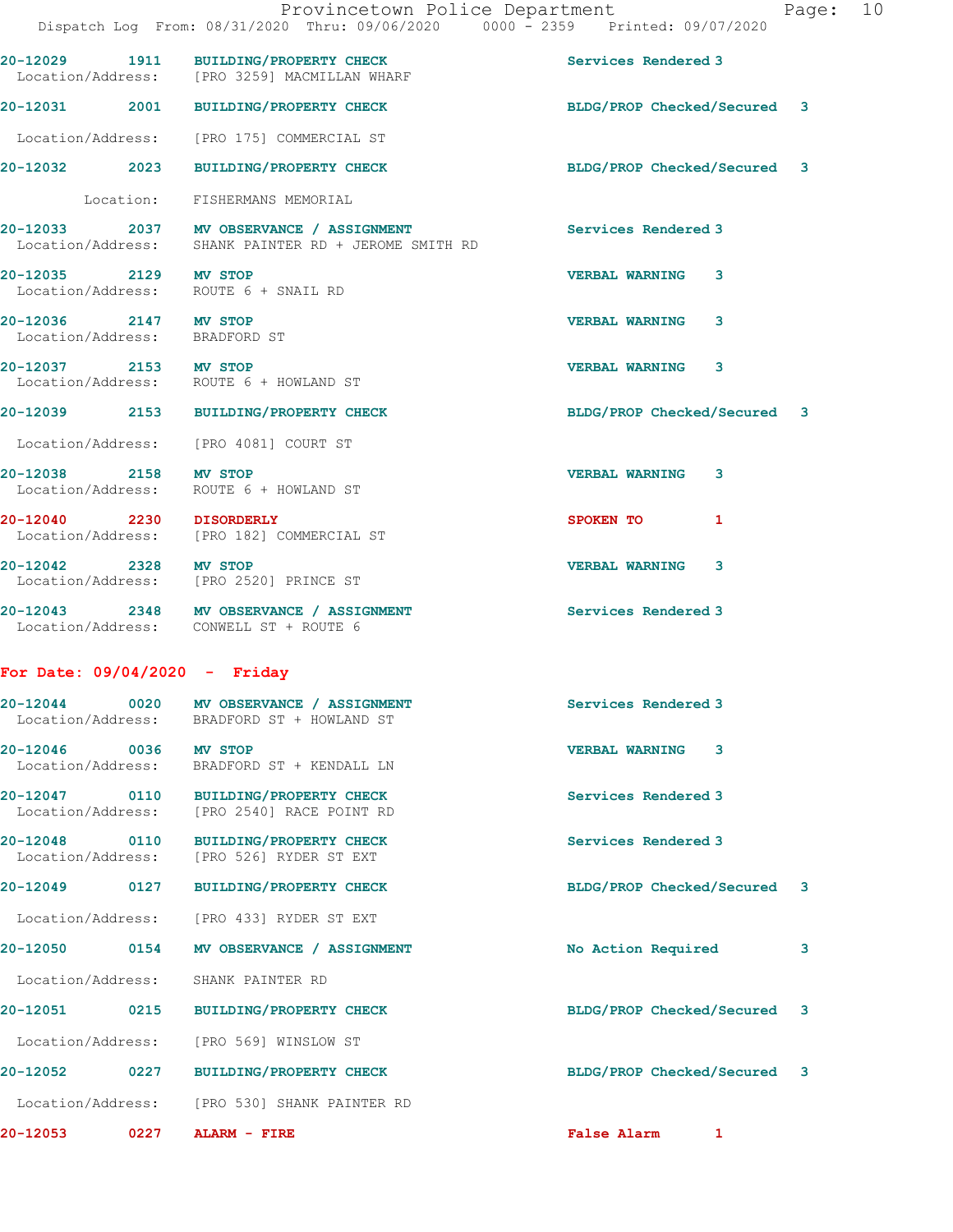|                           |      | Provincetown Police Department<br>Dispatch Log From: 08/31/2020 Thru: 09/06/2020 0000 - 2359 Printed: 09/07/2020        |                            | Page: 11 |  |
|---------------------------|------|-------------------------------------------------------------------------------------------------------------------------|----------------------------|----------|--|
|                           |      | Location/Address: [PRO 488] MAYFLOWER ST                                                                                |                            |          |  |
|                           |      | $20-12054$ 0258 ALARM - FIRE<br>Location/Address: [PRO 3222] ALDEN ST                                                   | False Alarm 1              |          |  |
|                           |      | 20-12056 0332 MEDICAL EMERGENCY                                                                                         | Transported to Hospital 1  |          |  |
|                           |      | Location/Address: [PRO 536] SHANK PAINTER RD                                                                            |                            |          |  |
|                           |      | 20-12057 0404 BUILDING/PROPERTY CHECK<br>Location/Address: [PRO 2492] WINSLOW ST                                        | Services Rendered 3        |          |  |
|                           |      | 20-12058 0610 BUILDING/PROPERTY CHECK<br>Location/Address: [PRO 3430] COMMERCIAL ST                                     | Services Rendered 3        |          |  |
|                           |      | 20-12059 0636 FLIGHT COVERAGE<br>Location/Address: [PRO 516] RACE POINT RD                                              | Services Rendered 3        |          |  |
|                           |      | 20-12060 0651 ALARM - FIRE<br>Location/Address: [PRO 488] MAYFLOWER ST                                                  | False Alarm 1              |          |  |
|                           |      | 20-12061 0707 DISTURBANCE - FIGHT / ARGUMENT<br>Location/Address: [PRO 106] COMMERCIAL ST<br>Refer To Arrest: 20-105-AR | Services Rendered 1        |          |  |
| 20-12062 0707 MV DISABLED |      |                                                                                                                         | Referred to Other Agency 2 |          |  |
|                           |      | Location/Address: PROVINCELANDS RD + RACE POINT RD                                                                      |                            |          |  |
|                           |      | 20-12063 0756 TRAFFIC CONTROL<br>Location/Address: [PRO 453] KILEY CT                                                   | Services Rendered 3        |          |  |
| 20-12064 0815 MV STOP     |      | Location/Address: [PRO 526] RYDER ST EXT                                                                                | <b>VERBAL WARNING 3</b>    |          |  |
| 20-12065 0848 HAZARDS     |      | Location/Address: [PRO 1419] PLEASANT ST                                                                                | Removed Hazard 2           |          |  |
|                           |      | 20-12070 0931 MEDICAL EMERGENCY                                                                                         | Transported to Hospital 1  |          |  |
|                           |      | Location/Address: [PRO 106] COMMERCIAL ST                                                                               |                            |          |  |
|                           |      | 20-12071 1005 LOST DIAMOND RONG<br>Location/Address: [PRO 542] SHANK PAINTER RD                                         | Services Rendered 3        |          |  |
|                           |      | 20-12072 1010 PARKING COMPLAINT<br>Location/Address: [PRO 83] CENTER ST                                                 | Services Rendered 3        |          |  |
|                           |      | 20-12073 1022 DECEASED SEAGULL                                                                                          | Referred to Other Agency 2 |          |  |
|                           |      | Location/Address: [PRO 526] RYDER ST EXT                                                                                |                            |          |  |
|                           |      | 20-12074 1035 PARKING COMPLAINT<br>Location/Address: [PRO 453] KILEY CT                                                 | Services Rendered 3        |          |  |
|                           |      | 20-12076   1044   LOST PROPERTY<br>Location/Address: [PRO 4156] COMMERCIAL ST                                           | Services Rendered 3        |          |  |
| Location/Address:         |      | 20-12075 1049 SERVE HARASSMENT ORDER<br>[PRO 87] CENTER ST                                                              | Services Rendered 2        |          |  |
|                           |      | 20-12077 1057 TRAFFIC CONTROL<br>Location/Address: CENTER ST + COMMERCIAL ST                                            | Services Rendered 3        |          |  |
|                           |      | 20-12078 1101 PARKING COMPLAINT<br>Location/Address: [PRO 3908] COMMERCIAL ST                                           | Services Rendered 3        |          |  |
|                           |      | 20-12079 1110 ASSIST AGENCY<br>Location/Address: [PRO 3188] MEADOW RD                                                   | Services Rendered 3        |          |  |
| 20-12080                  | 1131 | MEDICAL EMERGENCY                                                                                                       | PATIENT REFUSAL 1          |          |  |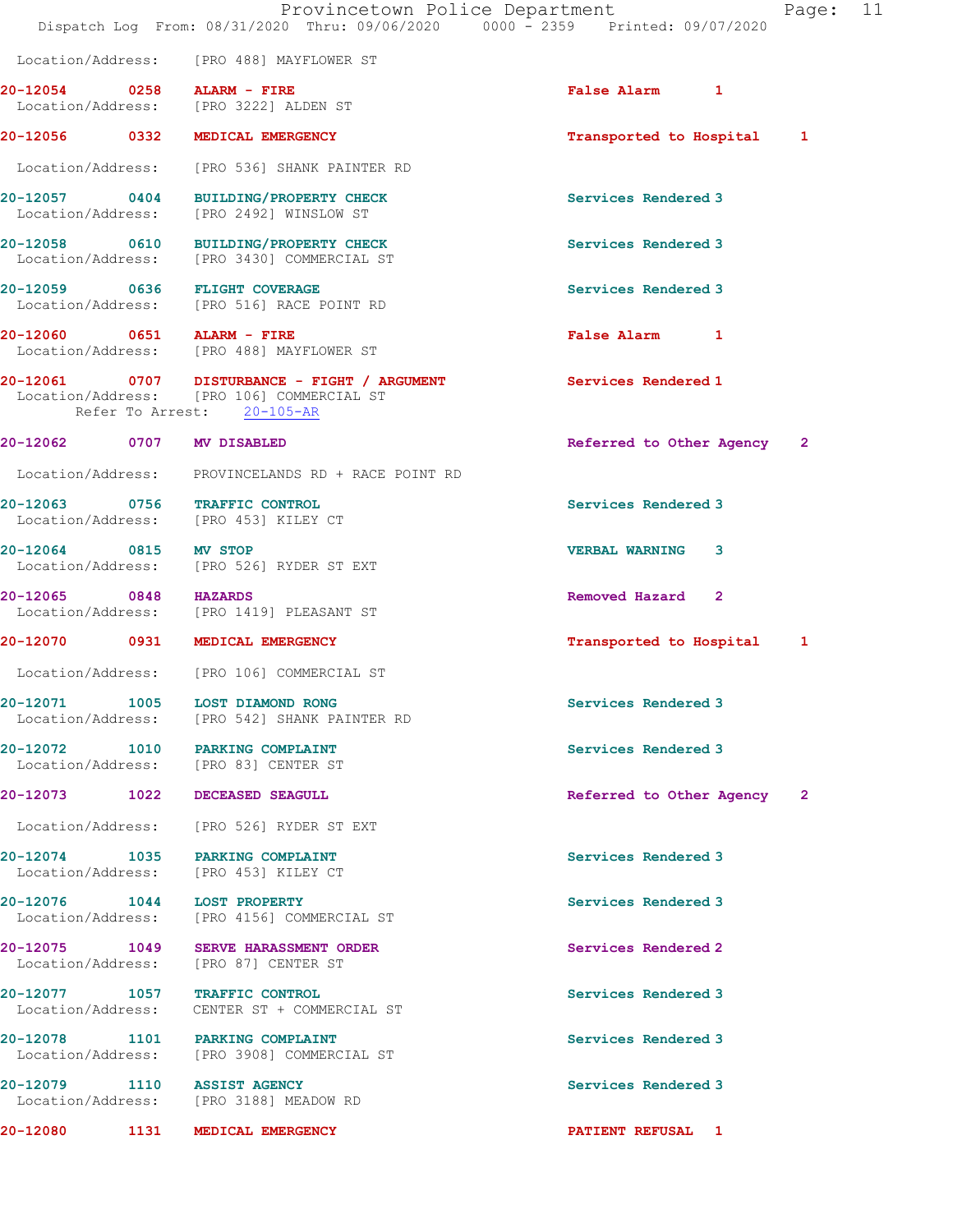|                                            | Provincetown Police Department<br>Dispatch Log From: 08/31/2020 Thru: 09/06/2020 0000 - 2359 Printed: 09/07/2020 |                            | Page: 12 |  |
|--------------------------------------------|------------------------------------------------------------------------------------------------------------------|----------------------------|----------|--|
|                                            |                                                                                                                  |                            |          |  |
|                                            | Location/Address: [PRO 2909] COMMERCIAL ST                                                                       |                            |          |  |
|                                            | 20-12081 1151 ESCORT / TRANSPORT                                                                                 | Transferred Custody        | 3        |  |
|                                            | Location/Address: [PRO 542] SHANK PAINTER RD<br>Refer To Arrest: 20-105-AR                                       |                            |          |  |
|                                            | 20-12082 1205 WELL-BEING CHECK<br>Location/Address: [PRO 442] HARRY KEMP WAY                                     | Services Rendered 3        |          |  |
|                                            | 20-12083 1253 SERVE HARASSMENT ORDER<br>Location/Address: [PRO 87] CENTER ST                                     | Could Not Locate 2         |          |  |
|                                            | 20-12084 1303 SERVICE CALL - POLICE<br>Location/Address: [PRO 2129] COMMERCIAL ST                                | Services Rendered 3        |          |  |
|                                            | 20-12087 1410 LOST GOLD RING<br>Location/Address: [PRO 542] SHANK PAINTER RD                                     | Services Rendered 3        |          |  |
| 20-12088 1417 FOLLOW UP                    | Location/Address: [PRO 542] SHANK PAINTER RD                                                                     | FOLLOW UP <sub>2</sub>     |          |  |
| 20-12094 1530 FOLLOW UP                    | Location/Address: [PRO 542] SHANK PAINTER RD                                                                     | Services Rendered 2        |          |  |
|                                            | 20-12091 1532 911 - GENERAL<br>Location/Address: [PRO 1429] SANDY HILL LN                                        | Services Rendered 1        |          |  |
| 20-12092 1550 ANIMAL CALL                  | Location/Address: [PRO 1207] COMMERCIAL ST                                                                       | <b>GONE ON ARRIVAL 2</b>   |          |  |
|                                            | 20-12093 1556 MEDICAL EMERGENCY                                                                                  | Transported to Hospital 1  |          |  |
|                                            | Location/Address: [PRO 440] HARRY KEMP WAY                                                                       |                            |          |  |
|                                            | 20-12095 1616 SERVE SUMMONS<br>Location/Address: [PRO 87] CENTER ST                                              | Could Not Locate 3         |          |  |
| 20-12097 1640 MV STOP                      | Location/Address: [PRO 3670] SHANK PAINTER RD                                                                    | <b>VERBAL WARNING</b><br>3 |          |  |
|                                            | 20-12098 1641 NOISE COMPLAINT<br>Location/Address: [PRO 2598] BRADFORD ST EXT                                    | SPOKEN TO<br>3             |          |  |
|                                            | 20-12099 1714 MEDICAL EMERGENCY                                                                                  | Transported to Hospital 1  |          |  |
|                                            | Location/Address: [PRO 3296] SHANK PAINTER RD                                                                    |                            |          |  |
|                                            | 20-12101 1759 MV OBSERVANCE / ASSIGNMENT<br>Location/Address: [PRO 3440] ROUTE 6                                 | Services Rendered 3        |          |  |
| 20-12103 1809 MV STOP<br>Location/Address: | ROUTE 6 + SNAIL RD                                                                                               | VERBAL WARNING 3           |          |  |
|                                            | 20-12106 1907 BUILDING/PROPERTY CHECK<br>Location/Address: [PRO 488] MAYFLOWER ST                                | Services Rendered 3        |          |  |
|                                            | 20-12107 1918 BUILDING/PROPERTY CHECK<br>Location/Address: [PRO 569] WINSLOW ST                                  | Services Rendered 3        |          |  |
|                                            | 20-12108 1937 PARKING COMPLAINT<br>Location/Address: PEARL ST + FISHBURN CT                                      | SPOKEN TO 3                |          |  |
|                                            | 20-12109 1955 MEDICAL EMERGENCY<br>Location/Address: COMMERCIAL ST                                               | <b>PATIENT REFUSAL 1</b>   |          |  |
| 20-12110 1959 MV STOP                      | Location/Address: [PRO 105] COMMERCIAL ST                                                                        | <b>VERBAL WARNING 3</b>    |          |  |
|                                            | 20-12111 2014 BUILDING/PROPERTY CHECK<br>Location/Address: [PRO 3318] CEMETERY RD                                | Services Rendered 3        |          |  |
|                                            |                                                                                                                  |                            |          |  |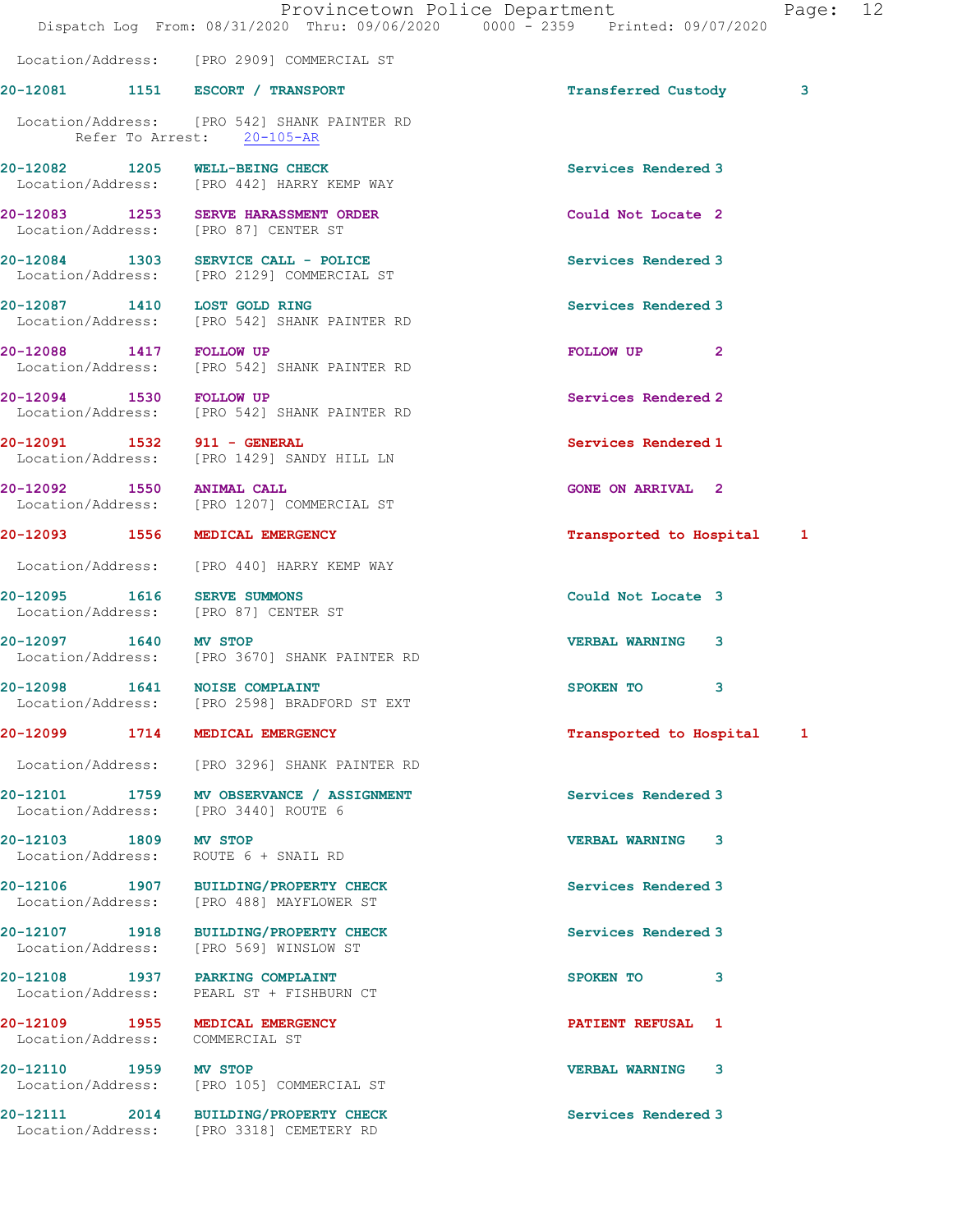|                                                                |      | 20-12113 2025 BUILDING/PROPERTY CHECK                                                  | BLDG/PROP Checked/Secured 3 |   |   |
|----------------------------------------------------------------|------|----------------------------------------------------------------------------------------|-----------------------------|---|---|
|                                                                |      | Location/Address: [PRO 197] COMMERCIAL ST                                              |                             |   |   |
|                                                                |      | 20-12114 2044 911 - GENERAL<br>Location/Address: [PRO 643] COMMERCIAL ST               | SPOKEN TO 1                 |   |   |
| 20-12120 2102 911 - GENERAL<br>Location/Address: COMMERCIAL ST |      |                                                                                        | Services Rendered 1         |   |   |
| 20-12115 2128 MV STOP                                          |      | Location/Address: COMMERCIAL ST + CENTER ST                                            | <b>VERBAL WARNING 3</b>     |   |   |
|                                                                |      | 20-12116 2130 BUILDING/PROPERTY CHECK                                                  | BLDG/PROP Checked/Secured 3 |   |   |
| Location/Address: COMMERCIAL ST                                |      |                                                                                        |                             |   |   |
|                                                                |      | 20-12117 2135 BUILDING/PROPERTY CHECK                                                  | BLDG/PROP Checked/Secured 3 |   |   |
|                                                                |      | Location/Address: [PRO 488] MAYFLOWER ST                                               |                             |   |   |
|                                                                |      | 20-12119 2230 COMPLAINT - GENERAL<br>Location/Address: [PRO 1334] COMMERCIAL ST        | SPOKEN TO                   | 3 |   |
|                                                                |      | 20-12124 2349 NOISE COMPLAINT<br>Location/Address: [PRO 972] LAW ST                    | SPOKEN TO                   | 3 |   |
|                                                                |      | 20-12125 2352 ASSIST CITIZEN<br>Location/Address: [PRO 3222] ALDEN ST                  | PATIENT REFUSAL 3           |   |   |
|                                                                |      | For Date: $09/05/2020 -$ Saturday                                                      |                             |   |   |
|                                                                |      | 20-12126 0013 MV OBSERVANCE / ASSIGNMENT<br>Location/Address: BRADFORD ST + RYDER ST   | Services Rendered 3         |   |   |
|                                                                |      | 20-12128 0039 NOISE COMPLAINT<br>Location/Address: [PRO 1081] POINT ST                 | SPOKEN TO                   | 3 |   |
|                                                                |      | 20-12130 0101 MV OBSERVANCE / ASSIGNMENT<br>Location/Address: BRADFORD ST + JOHNSON ST | Services Rendered 3         |   |   |
| 20-12131 0110 MV STOP                                          |      | Location/Address: [PRO 2704] COMMERCIAL ST                                             | <b>VERBAL WARNING 3</b>     |   |   |
| 20-12132                                                       | 0158 | <b>BUILDING/PROPERTY CHECK</b>                                                         | BLDG/PROP Checked/Secured   |   | 3 |
| Location/Address:                                              |      | [PRO 488] MAYFLOWER ST                                                                 |                             |   |   |
| 20-12133<br>Location/Address:                                  | 0225 | MV OBSERVANCE / ASSIGNMENT<br>[PRO 530] SHANK PAINTER RD                               | Services Rendered 3         |   |   |
| 20-12134<br>Location/Address:                                  | 0232 | <b>NOISE COMPLAINT</b><br>[PRO 2115] WINSLOW ST                                        | <b>VERBAL WARNING</b>       | 3 |   |
| 20-12136                                                       | 0248 | <b>BUILDING/PROPERTY CHECK</b>                                                         | BLDG/PROP Checked/Secured   |   | 3 |
| Location/Address:                                              |      | [PRO 2492] WINSLOW ST                                                                  |                             |   |   |
| 20-12135                                                       | 0307 | <b>BUILDING/PROPERTY CHECK</b>                                                         | BLDG/PROP Checked/Secured   |   | 3 |
| Location/Address:                                              |      | [PRO 440] HARRY KEMP WAY                                                               |                             |   |   |
| 20-12137                                                       | 0350 | <b>BUILDING/PROPERTY CHECK</b>                                                         | BLDG/PROP Checked/Secured   |   | 3 |
|                                                                |      |                                                                                        |                             |   |   |

Location/Address: [PRO 516] RACE POINT RD

20-12138 0357 ASSIST DEPARTMENT / MUTUAL AID Services Rendered 3 Location/Address: [TRU 434] BAY VIEW PATH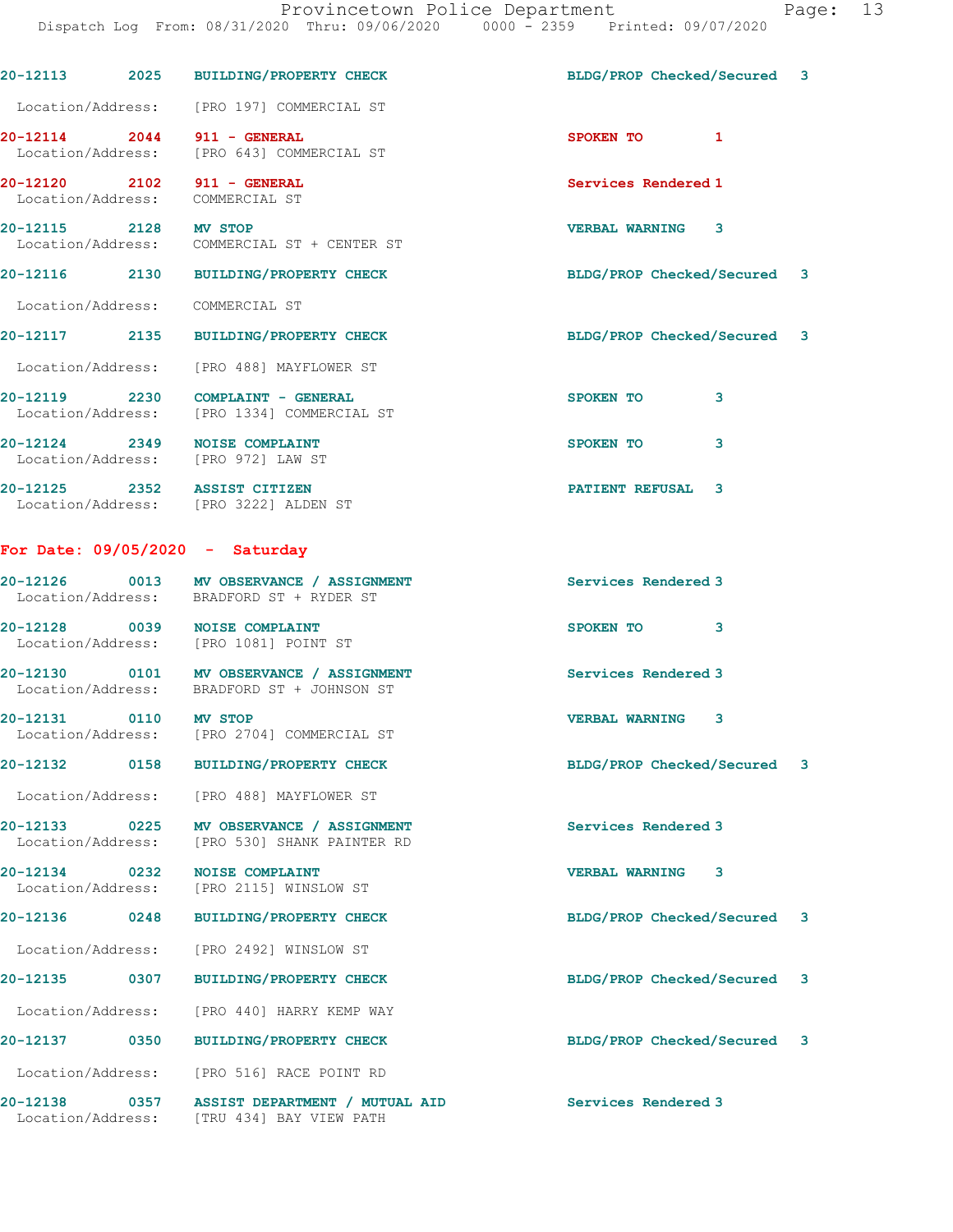|                                                 | DISPACCH LOG FIOM. 00/JI/2020 INIU. 09/00/2020                                                                  | UUUU - ZJJJ<br>FIINCEU. V9/V7/ZUZV |  |
|-------------------------------------------------|-----------------------------------------------------------------------------------------------------------------|------------------------------------|--|
|                                                 | 20-12139 0447 BUILDING/PROPERTY CHECK                                                                           | BLDG/PROP Checked/Secured 3        |  |
|                                                 | Location/Address: [PRO 3703] ROUTE 6                                                                            |                                    |  |
|                                                 | 20-12140 0502 MV OBSERVANCE / ASSIGNMENT<br>Location/Address: ROUTE 6 + SNAIL RD                                | Services Rendered 3                |  |
|                                                 | 20-12141 0601 PARK, WALK & TALK<br>Location/Address: [PRO 3259] MACMILLAN WHARF                                 | Services Rendered 3                |  |
| 20-12142 0621 MV STOP                           | Location/Address: [PRO 447] JEROME SMITH RD                                                                     | SPOKEN TO 3                        |  |
|                                                 | 20-12143 0637 SERVICE CALL - POLICE<br>Location/Address: [PRO 516] RACE POINT RD                                | Services Rendered 3                |  |
|                                                 | 20-12144 0658 PROPERTY DAMAGE<br>Location/Address: [PRO 863] COMMERCIAL ST                                      | 3<br>SPOKEN TO                     |  |
|                                                 | 20-12145 0711 SUSPICIOUS ACTIVITY<br>Location/Address: [PRO 3259] MACMILLAN WHARF<br>Refer To Arrest: 20-106-AR | Arrest(s) Made 2                   |  |
|                                                 | 20-12146 0757 SERVICE CALL - POLICE<br>Location/Address: [PRO 3296] SHANK PAINTER RD                            | Services Rendered 3                |  |
|                                                 | 20-12147 0806 PARKING COMPLAINT<br>Location/Address: [PRO 526] RYDER ST EXT                                     | Services Rendered 3                |  |
|                                                 | 20-12149 0919 COMPLAINT - GENERAL<br>Location/Address: [PRO 106] COMMERCIAL ST                                  | Services Rendered 3                |  |
|                                                 | 20-12150 0932 PARKING COMPLAINT                                                                                 | Citation / Warning Issued 3        |  |
| Location/Address: COMMERCIAL ST                 |                                                                                                                 |                                    |  |
|                                                 | 20-12151 0934 PARKING COMPLAINT                                                                                 | Citation / Warning Issued 3        |  |
| Location/Address: COMMERCIAL ST                 |                                                                                                                 |                                    |  |
| 20-12152 0953 MV STOP                           | Location/Address: [PRO 521] ROUTE 6                                                                             | <b>VERBAL WARNING 3</b>            |  |
| 20-12153                                        | 0954 LOST PROPERTY<br>Location/Address: [PRO 542] SHANK PAINTER RD                                              | Services Rendered 3                |  |
| 20-12154 1012 ANIMAL CALL                       | Location/Address: [PRO 2822] ALDEN ST                                                                           | Services Rendered 2                |  |
| 20-12156 1015                                   | <b>ANIMAL CALL</b><br>Location/Address: COMMERCIAL ST + ALLERTON ST                                             | Services Rendered 2                |  |
|                                                 | 20-12155 1016 MEDICAL EMERGENCY                                                                                 | Transported to Hospital 1          |  |
|                                                 | Location/Address: [PRO 440] HARRY KEMP WAY                                                                      |                                    |  |
| 20-12157 1044 FOLLOW UP                         | Location/Address: [PRO 542] SHANK PAINTER RD                                                                    | Services Rendered 2                |  |
| 20-12158 1117 MV COMPLAINT<br>Location/Address: | WEST VINE ST + COMMERCIAL ST                                                                                    | Services Rendered 2                |  |
| 20-12159 1123<br>Location/Address:              | <b>LOST PROPERTY</b><br>[PRO 2499] RACE POINT RD                                                                | Services Rendered 3                |  |
|                                                 | 20-12160 1154 PARK, WALK & TALK<br>Location/Address: [PRO 537] SHANK PAINTER RD                                 | Services Rendered 3                |  |
| 20-12164 1203 HAZARDS                           | Location/Address: [PRO 350] COMMERCIAL ST                                                                       | PATIENT REFUSAL 2                  |  |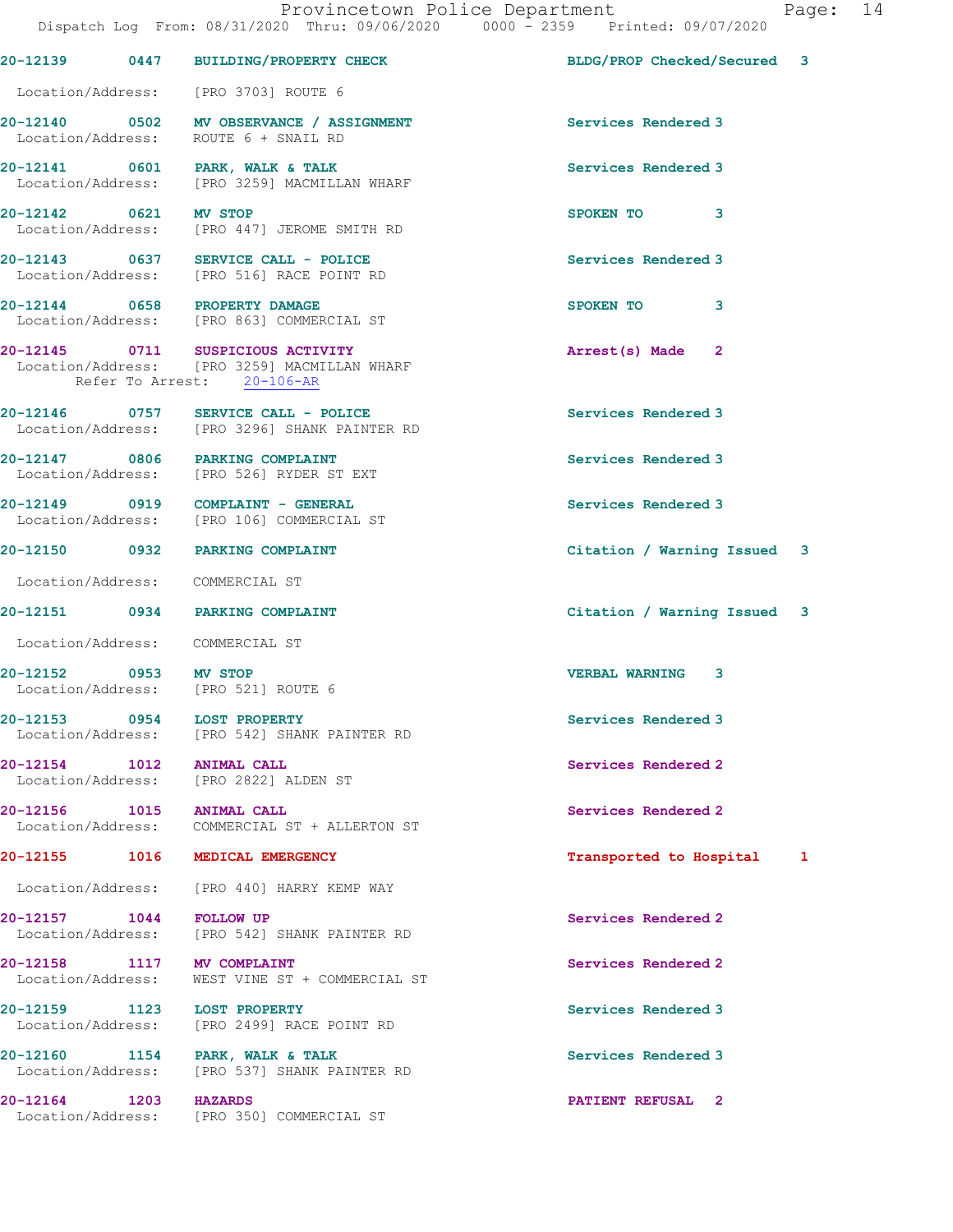Dispatch Log From: 08/31/2020 Thru: 09/06/2020 0000 - 2359 Printed: 09/07/2020 20-12162 1212 TRAFFIC CONTROL Services Rendered 3 Location/Address: CONWELL ST + ROUTE 6 20-12161 1213 911 - GENERAL **Could Not Locate** 1 Location/Address: [PRO 1724] BAYBERRY AVE 20-12163 1240 MV STOP VERBAL WARNING 3 Location/Address: [PRO 732] BRADFORD ST + CONWAY ST 20-12166 1341 MEDICAL EMERGENCY PATIENT REFUSAL 1 [PRO 175] COMMERCIAL ST 20-12167 1341 MV STOP VERBAL WARNING 3 Location/Address: BRADFORD ST + COTTAGE ST 20-12169 1349 MV STOP VERBAL WARNING 3 Location/Address: SNOW ST + BRADFORD ST 20-12170 1401 PARKING COMPLAINT COME ON ARRIVAL 3 Location/Address: [PRO 2406] NELSON AVE 20-12171 1407 MEDICAL EMERGENCY 1200 12171 1407 12171 Location/Address: [PRO 440] HARRY KEMP WAY 20-12172 1435 DISTURBANCE - FIGHT / ARGUMENT SPOKEN TO 1 Location/Address: [PRO 3287] ROUTE 6 20-12177 1504 LANDLORD / TENANT Services Rendered 2 Location/Address: [PRO 568] COMMERCIAL ST

20-12179 1518 MV OBSERVANCE / ASSIGNMENT Services Rendered 3 Location/Address: [PRO 3611] CAPTAIN BERTIES WAY

20-12174 1528 MV STOP VERBAL WARNING 3 Location/Address: ROUTE 6

20-12192 1726 TRAFFIC CONTROL Services Rendered 3

20-12181 1531 MV OBSERVANCE / ASSIGNMENT Services Rendered 3 Location/Address: BRADFORD ST EXT + WEST VINE ST

20-12182 1532 LOST PROPERTY Services Rendered 3 Location/Address: [PRO 542] SHANK PAINTER RD

20-12184 1551 BIKE - ACCIDENT PATIENT REFUSAL 1 Location/Address: [PRO 2540] RACE POINT RD

20-12189 1616 COMPLAINT - GENERAL Services Rendered 3 Location/Address: [PRO 3432] COMMERCIAL ST

20-12186 1639 BUILDING/PROPERTY CHECK Services Rendered 3 Location/Address: [PRO 539] SHANK PAINTER RD

Location/Address: [PRO 3259] MACMILLAN WHARF

20-12188 1648 NOISE COMPLAINT 3 SPOKEN TO 3 Location/Address: [PRO 1899] CREEK HILL RD

20-12190 1659 ANIMAL CALL Unfounded 2 Location/Address: [PRO 433] RYDER ST EXT

20-12191 1712 DISTURBANCE - FIGHT / ARGUMENT SPOKEN TO 1 Location/Address: [PRO 312] COMMERCIAL ST

Location: [PRO 3431] LOPES SQUARE

20-12194 1732 LARCENY / FORGERY / FRAUD Services Rendered 2 Location/Address: [PRO 3259] MACMILLAN WHARF

20-12187 1648 MEDICAL EMERGENCY **1648** 16 September 1648 1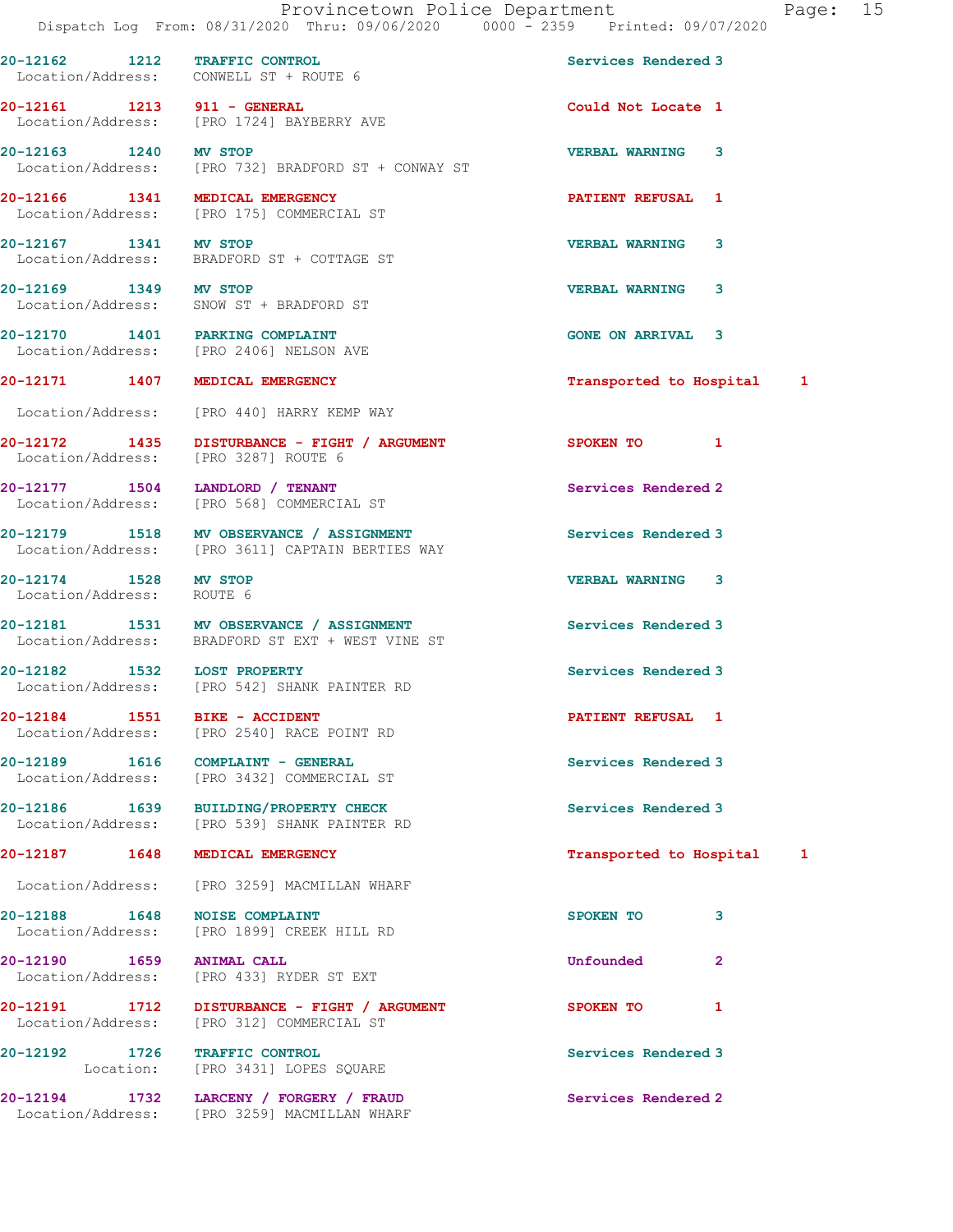|                                            | Provincetown Police Department<br>Dispatch Log From: 08/31/2020 Thru: 09/06/2020 0000 - 2359 Printed: 09/07/2020 | 16<br>Page:                |
|--------------------------------------------|------------------------------------------------------------------------------------------------------------------|----------------------------|
|                                            | 20-12193 1733 MV OBSERVANCE / ASSIGNMENT<br>Location/Address: [PRO 3440] ROUTE 6                                 | Services Rendered 3        |
|                                            | 20-12195 1739 ASSIST DEPARTMENT / MUTUAL AID<br>Location/Address: [PRO 1892] SHANK PAINTER RD                    | Services Rendered 3        |
|                                            | 20-12196 1746 PARKING COMPLAINT<br>Location/Address: [PRO 230] COMMERCIAL ST                                     | Services Rendered 3        |
|                                            | 20-12197 1753 BUILDING/PROPERTY CHECK<br>Location/Address: [PRO 3259] MACMILLAN WHARF                            | Services Rendered 3        |
|                                            | 20-12198 1812 MEDICAL EMERGENCY                                                                                  | Transported to Hospital 1  |
|                                            | Location/Address: [PRO 433] RYDER ST EXT                                                                         |                            |
| 20-12199 1832 MV STOP<br>Location/Address: | ROUTE 6                                                                                                          | <b>VERBAL WARNING</b><br>3 |
|                                            | 20-12200 1846 ALARM - FIRE<br>Location/Address: [PRO 2] ALDEN ST                                                 | False Alarm 1              |
| 20-12201 1856 HAZARDS                      |                                                                                                                  | Referred to Other Agency 2 |
|                                            | Location/Address: CONWELL ST + BRADFORD ST                                                                       |                            |
| 20-12203 1910 MV COLLISION                 | Location/Address: [PRO 3771] COMMERCIAL ST                                                                       | Services Rendered 1        |
| 20-12204 1921 MV STOP                      | Location/Address: [PRO 2885] COMMERCIAL ST                                                                       | <b>VERBAL WARNING 3</b>    |
|                                            | 20-12205 1941 MEDICAL EMERGENCY<br>Location/Address: [PRO 666] COMMERCIAL ST + DYER ST                           | Services Rendered 1        |
|                                            | 20-12207 2012 BARRICADE IN EFFECT<br>Location/Address: GOSNOLD ST + COMMERCIAL ST                                | Services Rendered 3        |
|                                            | 20-12208 2014 MEDICAL EMERGENCY                                                                                  | Transported to Hospital 1  |
|                                            | Location/Address: [PRO 3259] MACMILLAN WHARF                                                                     |                            |
| 20-12209 2041                              | <b>BUILDING/PROPERTY CHECK</b>                                                                                   | BLDG/PROP Checked/Secured  |
|                                            | Location/Address: [PRO 204] COMMERCIAL ST                                                                        |                            |
|                                            | 20-12210 2042 911 - GENERAL<br>Location/Address: [PRO 1544] COMMERCIAL ST                                        | SPOKEN TO<br>1             |
|                                            | 20-12213 2137 ALARM - FIRE<br>Location/Address: [PRO 4019] HARBOR HILL RD                                        | Services Rendered 1        |
| 20-12214 2142 HAZARDS                      | Location/Address: [PRO 547] COMMERCIAL ST                                                                        | Services Rendered 2        |
| 20-12215 2205 SHOPLIFTING                  | Location/Address: [PRO 3151] COMMERCIAL ST                                                                       | Services Rendered 3<br>1   |
| 20-12216 2208 MV DISABLED                  | Location/Address: [PRO 525] COMMERCIAL ST                                                                        | Services Rendered 2        |
|                                            | 20-12218 2254 KEEP THE PEACE<br>Location/Address: COMMERCIAL ST                                                  | Services Rendered 2        |
| 20-12219 2315 MV STOP                      | Location/Address: RYDER ST + COMMERCIAL ST                                                                       | VERBAL WARNING 3           |
|                                            | 20-12221 2327 MEDICAL EMERGENCY                                                                                  | Transported to Hospital 1  |
|                                            | Location/Address: [PRO 827] COMMERCIAL ST                                                                        |                            |
|                                            |                                                                                                                  |                            |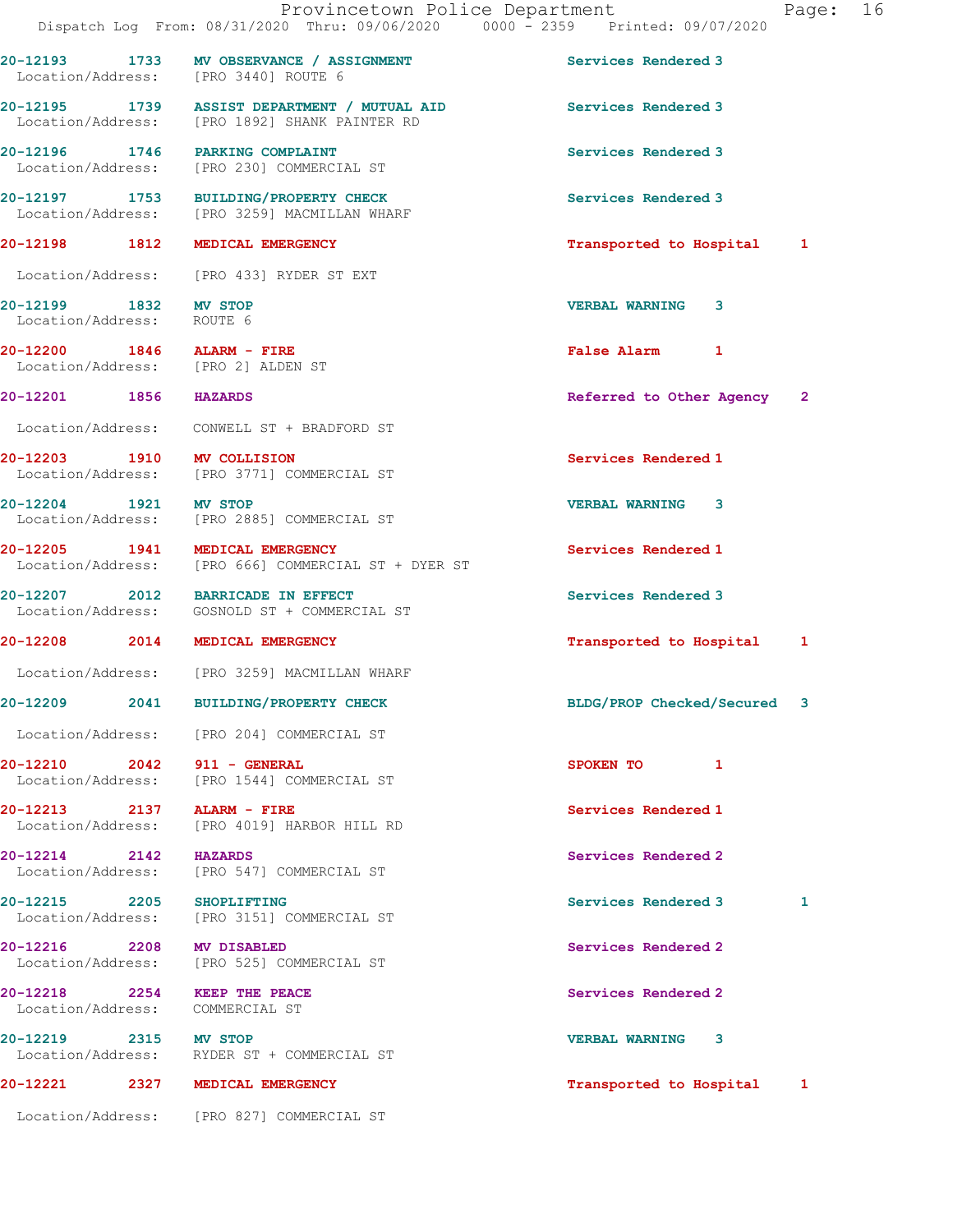| 20-12222 2331 ANIMAL CALL<br>Location/Address: [PRO 2088] COMMERCIAL ST<br>Services Rendered 2<br>20-12223 2337 NOISE COMPLAINT<br>Location/Address: [PRO 3504] COMMERCIAL ST<br>VERBAL WARNING 3<br>For Date: $09/06/2020 -$ Sunday<br>SPOKEN TO 1<br>Location/Address: [PRO 3670] SHANK PAINTER RD<br>20-12224 0012 MV OBSERVANCE / ASSIGNMENT<br>Services Rendered 3<br>Location/Address: [PRO 94] BRADFORD ST<br>20-12227 0023 NOISE COMPLAINT<br>Services Rendered 3<br>Location/Address: [PRO 79] CARVER ST<br>20-12228 0025 MV STOP<br>Citation / Warning Issued 3<br>Location/Address: [PRO 2539] RYDER ST EXT<br>20-12230 0108 MV STOP<br>Arrest(s) Made 3<br>Location/Address: [PRO 539] SHANK PAINTER RD<br>Refer To Arrest: 20-108-AR<br>Refer To $P/C$ : 20-109-AR<br>20-12232 0215 BUILDING/PROPERTY CHECK<br>Services Rendered 3<br>Location/Address: [PRO 3259] MACMILLAN WHARF<br>20-12233 0240 NOISE COMPLAINT<br>SPOKEN TO 3<br>Location/Address: [PRO 3430] COMMERCIAL ST<br>20-12234 0301 911 - GENERAL<br>Services Rendered 1<br>Location/Address: [PRO 523] COMMERCIAL ST<br>20-12235 0357 BUILDING/PROPERTY CHECK<br>BLDG/PROP Checked/Secured 3<br>Location/Address: [PRO 530] SHANK PAINTER RD<br>20-12237 0755 BUILDING/PROPERTY CHECK<br>Services Rendered 3<br>Location/Address: [PRO 2206] PILGRIMS LANDING<br>$20-12236$ 0800 SERVICE CALL - POLICE<br>Services Rendered 3<br>Location/Address: [PRO 516] RACE POINT RD<br>20-12238 0826 MV STOP<br><b>VERBAL WARNING 3</b><br>Location/Address: [PRO 413] CONWELL ST<br>20-12239 0836 MV STOP<br><b>VERBAL WARNING 3</b><br>Location/Address: [PRO 518] RACE POINT RD<br>20-12241 0944 FOLLOW UP<br>Services Rendered 2<br>Location/Address: [PRO 3121] COMMERCIAL ST<br>20-12242 0949 LOST PROPERTY<br>Services Rendered 3<br>Location/Address: [PRO 3296] SHANK PAINTER RD<br>20-12246 1029 MV STOP<br>VERBAL WARNING 3<br>Location/Address: CONWELL ST + HARRY KEMP WAY<br>20-12247 1038 LOST PROPERTY<br>Services Rendered 3<br>Location/Address: [PRO 1994] COMMERCIAL ST<br>20-12248 1048 MV STOP<br>VERBAL WARNING 3<br>Location/Address: BRADFORD ST + PLEASANT ST<br>20-12250   1130   911 - GENERAL<br>Location/Address: [PRO 106] COMMERCIAL ST<br>Unfounded 1<br>20-12252 1232 COMPLAINT - GENERAL<br>SPOKEN TO<br>3 | Provincetown Police Department<br>Dispatch Log From: 08/31/2020 Thru: 09/06/2020 0000 - 2359 Printed: 09/07/2020 |  |  |  |  | Page: 17 |  |
|------------------------------------------------------------------------------------------------------------------------------------------------------------------------------------------------------------------------------------------------------------------------------------------------------------------------------------------------------------------------------------------------------------------------------------------------------------------------------------------------------------------------------------------------------------------------------------------------------------------------------------------------------------------------------------------------------------------------------------------------------------------------------------------------------------------------------------------------------------------------------------------------------------------------------------------------------------------------------------------------------------------------------------------------------------------------------------------------------------------------------------------------------------------------------------------------------------------------------------------------------------------------------------------------------------------------------------------------------------------------------------------------------------------------------------------------------------------------------------------------------------------------------------------------------------------------------------------------------------------------------------------------------------------------------------------------------------------------------------------------------------------------------------------------------------------------------------------------------------------------------------------------------------------------------------------------------------------------------------------------------------------------------------------------------------------------------------------------------------------------------------------------------------------------------------------------------------------------------------------------------------------------------------------------------------------|------------------------------------------------------------------------------------------------------------------|--|--|--|--|----------|--|
|                                                                                                                                                                                                                                                                                                                                                                                                                                                                                                                                                                                                                                                                                                                                                                                                                                                                                                                                                                                                                                                                                                                                                                                                                                                                                                                                                                                                                                                                                                                                                                                                                                                                                                                                                                                                                                                                                                                                                                                                                                                                                                                                                                                                                                                                                                                  |                                                                                                                  |  |  |  |  |          |  |
|                                                                                                                                                                                                                                                                                                                                                                                                                                                                                                                                                                                                                                                                                                                                                                                                                                                                                                                                                                                                                                                                                                                                                                                                                                                                                                                                                                                                                                                                                                                                                                                                                                                                                                                                                                                                                                                                                                                                                                                                                                                                                                                                                                                                                                                                                                                  |                                                                                                                  |  |  |  |  |          |  |
|                                                                                                                                                                                                                                                                                                                                                                                                                                                                                                                                                                                                                                                                                                                                                                                                                                                                                                                                                                                                                                                                                                                                                                                                                                                                                                                                                                                                                                                                                                                                                                                                                                                                                                                                                                                                                                                                                                                                                                                                                                                                                                                                                                                                                                                                                                                  |                                                                                                                  |  |  |  |  |          |  |
|                                                                                                                                                                                                                                                                                                                                                                                                                                                                                                                                                                                                                                                                                                                                                                                                                                                                                                                                                                                                                                                                                                                                                                                                                                                                                                                                                                                                                                                                                                                                                                                                                                                                                                                                                                                                                                                                                                                                                                                                                                                                                                                                                                                                                                                                                                                  |                                                                                                                  |  |  |  |  |          |  |
|                                                                                                                                                                                                                                                                                                                                                                                                                                                                                                                                                                                                                                                                                                                                                                                                                                                                                                                                                                                                                                                                                                                                                                                                                                                                                                                                                                                                                                                                                                                                                                                                                                                                                                                                                                                                                                                                                                                                                                                                                                                                                                                                                                                                                                                                                                                  |                                                                                                                  |  |  |  |  |          |  |
|                                                                                                                                                                                                                                                                                                                                                                                                                                                                                                                                                                                                                                                                                                                                                                                                                                                                                                                                                                                                                                                                                                                                                                                                                                                                                                                                                                                                                                                                                                                                                                                                                                                                                                                                                                                                                                                                                                                                                                                                                                                                                                                                                                                                                                                                                                                  |                                                                                                                  |  |  |  |  |          |  |
|                                                                                                                                                                                                                                                                                                                                                                                                                                                                                                                                                                                                                                                                                                                                                                                                                                                                                                                                                                                                                                                                                                                                                                                                                                                                                                                                                                                                                                                                                                                                                                                                                                                                                                                                                                                                                                                                                                                                                                                                                                                                                                                                                                                                                                                                                                                  |                                                                                                                  |  |  |  |  |          |  |
|                                                                                                                                                                                                                                                                                                                                                                                                                                                                                                                                                                                                                                                                                                                                                                                                                                                                                                                                                                                                                                                                                                                                                                                                                                                                                                                                                                                                                                                                                                                                                                                                                                                                                                                                                                                                                                                                                                                                                                                                                                                                                                                                                                                                                                                                                                                  |                                                                                                                  |  |  |  |  |          |  |
|                                                                                                                                                                                                                                                                                                                                                                                                                                                                                                                                                                                                                                                                                                                                                                                                                                                                                                                                                                                                                                                                                                                                                                                                                                                                                                                                                                                                                                                                                                                                                                                                                                                                                                                                                                                                                                                                                                                                                                                                                                                                                                                                                                                                                                                                                                                  |                                                                                                                  |  |  |  |  |          |  |
|                                                                                                                                                                                                                                                                                                                                                                                                                                                                                                                                                                                                                                                                                                                                                                                                                                                                                                                                                                                                                                                                                                                                                                                                                                                                                                                                                                                                                                                                                                                                                                                                                                                                                                                                                                                                                                                                                                                                                                                                                                                                                                                                                                                                                                                                                                                  |                                                                                                                  |  |  |  |  |          |  |
|                                                                                                                                                                                                                                                                                                                                                                                                                                                                                                                                                                                                                                                                                                                                                                                                                                                                                                                                                                                                                                                                                                                                                                                                                                                                                                                                                                                                                                                                                                                                                                                                                                                                                                                                                                                                                                                                                                                                                                                                                                                                                                                                                                                                                                                                                                                  |                                                                                                                  |  |  |  |  |          |  |
|                                                                                                                                                                                                                                                                                                                                                                                                                                                                                                                                                                                                                                                                                                                                                                                                                                                                                                                                                                                                                                                                                                                                                                                                                                                                                                                                                                                                                                                                                                                                                                                                                                                                                                                                                                                                                                                                                                                                                                                                                                                                                                                                                                                                                                                                                                                  |                                                                                                                  |  |  |  |  |          |  |
|                                                                                                                                                                                                                                                                                                                                                                                                                                                                                                                                                                                                                                                                                                                                                                                                                                                                                                                                                                                                                                                                                                                                                                                                                                                                                                                                                                                                                                                                                                                                                                                                                                                                                                                                                                                                                                                                                                                                                                                                                                                                                                                                                                                                                                                                                                                  |                                                                                                                  |  |  |  |  |          |  |
|                                                                                                                                                                                                                                                                                                                                                                                                                                                                                                                                                                                                                                                                                                                                                                                                                                                                                                                                                                                                                                                                                                                                                                                                                                                                                                                                                                                                                                                                                                                                                                                                                                                                                                                                                                                                                                                                                                                                                                                                                                                                                                                                                                                                                                                                                                                  |                                                                                                                  |  |  |  |  |          |  |
|                                                                                                                                                                                                                                                                                                                                                                                                                                                                                                                                                                                                                                                                                                                                                                                                                                                                                                                                                                                                                                                                                                                                                                                                                                                                                                                                                                                                                                                                                                                                                                                                                                                                                                                                                                                                                                                                                                                                                                                                                                                                                                                                                                                                                                                                                                                  |                                                                                                                  |  |  |  |  |          |  |
|                                                                                                                                                                                                                                                                                                                                                                                                                                                                                                                                                                                                                                                                                                                                                                                                                                                                                                                                                                                                                                                                                                                                                                                                                                                                                                                                                                                                                                                                                                                                                                                                                                                                                                                                                                                                                                                                                                                                                                                                                                                                                                                                                                                                                                                                                                                  |                                                                                                                  |  |  |  |  |          |  |
|                                                                                                                                                                                                                                                                                                                                                                                                                                                                                                                                                                                                                                                                                                                                                                                                                                                                                                                                                                                                                                                                                                                                                                                                                                                                                                                                                                                                                                                                                                                                                                                                                                                                                                                                                                                                                                                                                                                                                                                                                                                                                                                                                                                                                                                                                                                  |                                                                                                                  |  |  |  |  |          |  |
|                                                                                                                                                                                                                                                                                                                                                                                                                                                                                                                                                                                                                                                                                                                                                                                                                                                                                                                                                                                                                                                                                                                                                                                                                                                                                                                                                                                                                                                                                                                                                                                                                                                                                                                                                                                                                                                                                                                                                                                                                                                                                                                                                                                                                                                                                                                  |                                                                                                                  |  |  |  |  |          |  |
|                                                                                                                                                                                                                                                                                                                                                                                                                                                                                                                                                                                                                                                                                                                                                                                                                                                                                                                                                                                                                                                                                                                                                                                                                                                                                                                                                                                                                                                                                                                                                                                                                                                                                                                                                                                                                                                                                                                                                                                                                                                                                                                                                                                                                                                                                                                  |                                                                                                                  |  |  |  |  |          |  |
|                                                                                                                                                                                                                                                                                                                                                                                                                                                                                                                                                                                                                                                                                                                                                                                                                                                                                                                                                                                                                                                                                                                                                                                                                                                                                                                                                                                                                                                                                                                                                                                                                                                                                                                                                                                                                                                                                                                                                                                                                                                                                                                                                                                                                                                                                                                  |                                                                                                                  |  |  |  |  |          |  |
|                                                                                                                                                                                                                                                                                                                                                                                                                                                                                                                                                                                                                                                                                                                                                                                                                                                                                                                                                                                                                                                                                                                                                                                                                                                                                                                                                                                                                                                                                                                                                                                                                                                                                                                                                                                                                                                                                                                                                                                                                                                                                                                                                                                                                                                                                                                  |                                                                                                                  |  |  |  |  |          |  |
|                                                                                                                                                                                                                                                                                                                                                                                                                                                                                                                                                                                                                                                                                                                                                                                                                                                                                                                                                                                                                                                                                                                                                                                                                                                                                                                                                                                                                                                                                                                                                                                                                                                                                                                                                                                                                                                                                                                                                                                                                                                                                                                                                                                                                                                                                                                  |                                                                                                                  |  |  |  |  |          |  |
|                                                                                                                                                                                                                                                                                                                                                                                                                                                                                                                                                                                                                                                                                                                                                                                                                                                                                                                                                                                                                                                                                                                                                                                                                                                                                                                                                                                                                                                                                                                                                                                                                                                                                                                                                                                                                                                                                                                                                                                                                                                                                                                                                                                                                                                                                                                  |                                                                                                                  |  |  |  |  |          |  |
|                                                                                                                                                                                                                                                                                                                                                                                                                                                                                                                                                                                                                                                                                                                                                                                                                                                                                                                                                                                                                                                                                                                                                                                                                                                                                                                                                                                                                                                                                                                                                                                                                                                                                                                                                                                                                                                                                                                                                                                                                                                                                                                                                                                                                                                                                                                  |                                                                                                                  |  |  |  |  |          |  |
|                                                                                                                                                                                                                                                                                                                                                                                                                                                                                                                                                                                                                                                                                                                                                                                                                                                                                                                                                                                                                                                                                                                                                                                                                                                                                                                                                                                                                                                                                                                                                                                                                                                                                                                                                                                                                                                                                                                                                                                                                                                                                                                                                                                                                                                                                                                  |                                                                                                                  |  |  |  |  |          |  |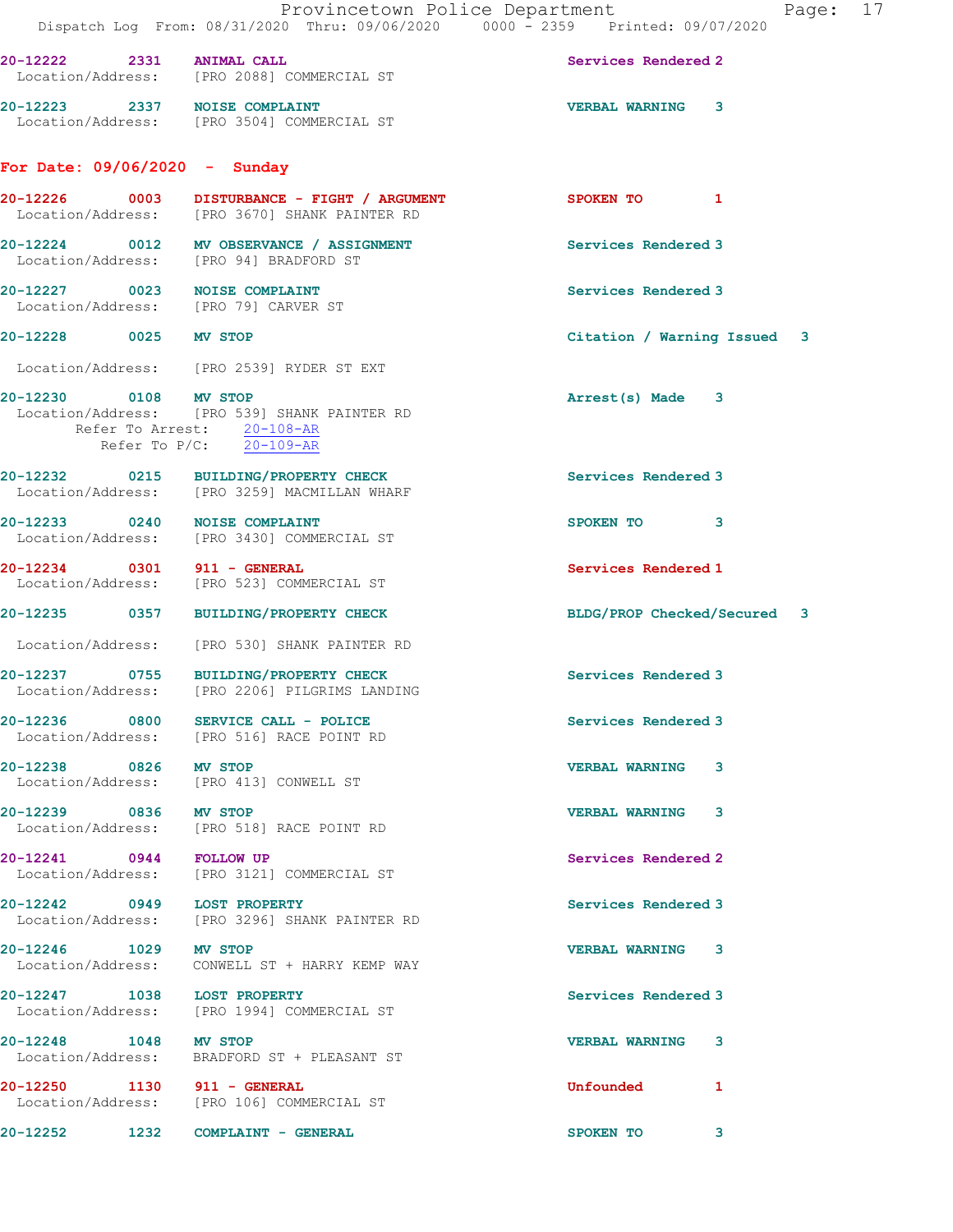|                                                                    | Location/Address: [PRO 3296] SHANK PAINTER RD                                          |                             |  |
|--------------------------------------------------------------------|----------------------------------------------------------------------------------------|-----------------------------|--|
| 20-12253 1242 MEDICAL EMERGENCY<br>Location/Address: COMMERCIAL ST |                                                                                        | PATIENT REFUSAL 1           |  |
| 20-12254 1255 LOST PROPERTY                                        | Location/Address: [PRO 542] SHANK PAINTER RD                                           | Services Rendered 3         |  |
|                                                                    | 20-12256 1305 MV STOP<br>Location/Address: RYDER ST + COMMERCIAL ST                    | <b>VERBAL WARNING 3</b>     |  |
| 20-12262 1429 911 - GENERAL                                        | Location/Address: [PRO 185] COMMERCIAL ST                                              | Services Rendered 1         |  |
| 20-12263 1436 911 - GENERAL                                        | Location/Address: [PRO 1564] CONWELL ST                                                | Services Rendered 1         |  |
|                                                                    | 20-12264 1508 MV OBSERVANCE / ASSIGNMENT<br>Location/Address: SNAIL RD + COMMERCIAL ST | Services Rendered 3         |  |
| 20-12266 1525 MV STOP                                              | Location/Address: [PRO 2885] COMMERCIAL ST                                             | <b>VERBAL WARNING</b><br>3  |  |
| 20-12268 1543 MEDICAL EMERGENCY                                    | Location/Address: [PRO 2052] COMMERCIAL ST                                             | <b>PATIENT REFUSAL 1</b>    |  |
|                                                                    | 20-12270 1603 BUILDING/PROPERTY CHECK<br>Location/Address: [PRO 1645] HARRY KEMP WAY   | Services Rendered 3         |  |
|                                                                    | 20-12269 1605 BUILDING/PROPERTY CHECK<br>Location/Address: [PRO 526] RYDER ST EXT      | Services Rendered 3         |  |
| 20-12273 1711 MV STOP                                              | Location/Address: [PRO 106] COMMERCIAL ST                                              | <b>VERBAL WARNING</b><br>3  |  |
| 20-12274 1715 MV STOP                                              | Location/Address: [PRO 4137] SHANK PAINTER RD                                          | VERBAL WARNING 3            |  |
|                                                                    | 20-12275 1722 BUILDING/PROPERTY CHECK                                                  | BLDG/PROP Checked/Secured 3 |  |
|                                                                    | Location/Address: [PRO 4080] RYDER ST EXT                                              |                             |  |
| 20-12280 1931 MISSING PERSON                                       |                                                                                        | Referred to Other Agency 1  |  |
|                                                                    | Location/Address: [PRO 2499] RACE POINT RD                                             |                             |  |
| 20-12279 1936 PARKING COMPLAINT                                    |                                                                                        | Citation / Warning Issued 3 |  |
|                                                                    | Location/Address: [PRO 774] BREWSTER ST                                                |                             |  |
|                                                                    | 20-12283 2023 BUILDING/PROPERTY CHECK                                                  | BLDG/PROP Checked/Secured 3 |  |
|                                                                    | Location/Address: [PRO 519] RACE POINT RD                                              |                             |  |
| 20-12286 2207                                                      | <b>BUILDING/PROPERTY CHECK</b>                                                         | BLDG/PROP Checked/Secured 3 |  |
|                                                                    | Location/Address: [PRO 182] COMMERCIAL ST                                              |                             |  |
| 20-12287 2222 NOISE COMPLAINT                                      | Location/Address: [PRO 3950] COMMERCIAL ST                                             | 3<br>SPOKEN TO              |  |
| 20-12288 2233                                                      | <b>NOISE COMPLAINT</b><br>Location/Address: [PRO 144] COMMERCIAL ST                    | 3<br>SPOKEN TO              |  |
| 20-12289 2246                                                      | <b>NOISE COMPLAINT</b><br>Location/Address: [PRO 3504] COMMERCIAL ST                   | 3<br>SPOKEN TO              |  |
|                                                                    | 20-12291 2323 BUILDING/PROPERTY CHECK<br>Location/Address: [PRO 3259] MACMILLAN WHARF  | Services Rendered 3         |  |
| 20-12292 2353                                                      | MV STOP                                                                                | <b>VERBAL WARNING</b><br>3  |  |